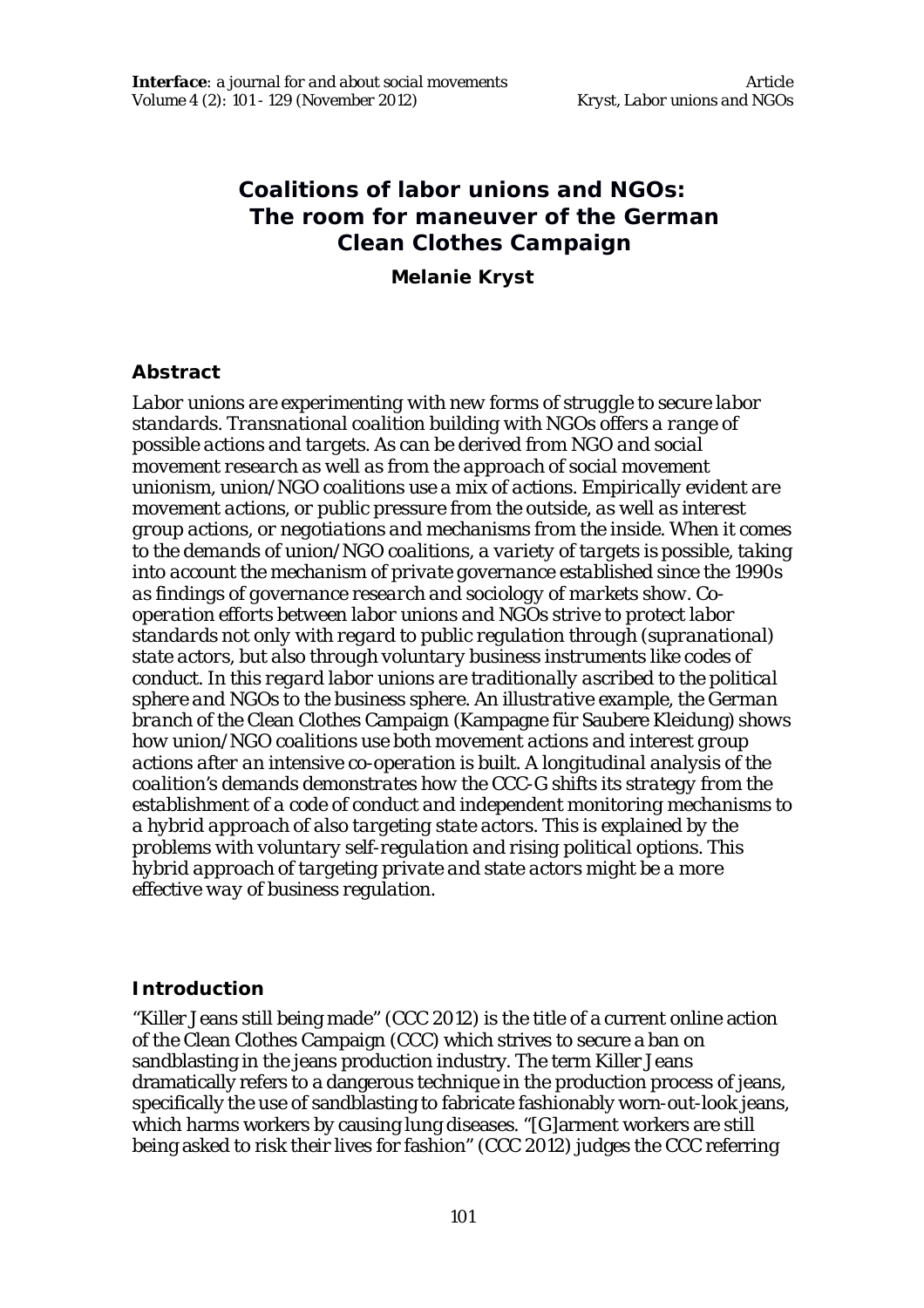to unhealthy labor conditions. How does the CCC, a transnational network of labor unions and Non-Governmental Organizations (NGOs), fight for the improvement of labor conditions? In this case, the CCC set up a campaign in 2010 targeting well-known brands like *Dolce & Gabbana* to stop the use of sandblasting during the production process. Trying to raise public attention, the CCC asks consumers to send protest letters to the selected corporations. It also has pleaded with national governments and the *European Union* (EU) to reach a ban of sandblasting products. This initiative is one of many examples where labor unions and NGOs use diverse paths to secure labor standards. Labor unions in co-operation with NGOs experiment with new forms of struggle that go beyond participation in industrial relations institutions and the spirit of an interest group fighting for the interest of their members. Instead they also include instruments of private governance and show actions characteristic of social movements. Thus, the room for maneuver for union/NGO coalitions is broad; however, the chosen strategies of union/NGO coalitions are understudied.

The importance of coalition building is widely acknowledged in research on social movements (Raschke 1988, Rucht 1994, Staggenborg 2010). The literature on Social Movement Unionism also discusses coalition building with social movement organizations (Fairbrother 2008, Waterman 2008). Coalition building is among other things meant to be a revitalization strategy of labor unions to tackle increasing problems of eroding mobilization capacity (Frege and Kelly 2003). Finally, research exists that deals explicitly with coalitions of labor unions and NGOs with regard to labor regulation<sup>1</sup> (Altvater 1999, Anner 2000, Gallin 2000, Krüger 2002, Scherrer 2002, Anner and Evans 2004, Connor 2004, Eade 2004, Hale 2004, Huyer 2004, Povey 2004, Roman 2004, Spooner 2004, Arenas, Lozano and Albreda 2009, Ford 2009, Sluiter 2009). So far the findings are mainly focused on the emergence of coalitions, but not on joint efforts to protect labor standards. However, the studies are instructive for the analysis of the coalition's strategic choices by showing similarities and differences between the actors as well as conflicts or strengthening factors; for example, long-term established ties, a common threat or opportunity, the demands based on the same ideology or comparative advantages such as the stance of labor unions in industrial relations institutions or the media affinity of NGOs. While the process of coalition building has been subject to some research, so far only a little attention has been devoted to the actions of these coalitions once they are established. Several studies, though, point to different possible strategic decisions within union/NGO coalitions regarding how labor standards should be implemented between the political and the economic

 $\overline{a}$ 

<sup>1</sup> In the past, unions and NGOs often had a conflictual relationship, particularly with regard to questions of ecological sustainability, and efforts of co-operation often stopped at the level of common statements. Some investigations are conducted within the policy areas of environment and energy politics (Krüger 2002: 38f., Obach 2004, Mayer 2009, Frundt 2010) and in the health sector (Lethbridge 2004, 2009). During the 1990s, long-term coalitions also became visible in the field of labor regulation.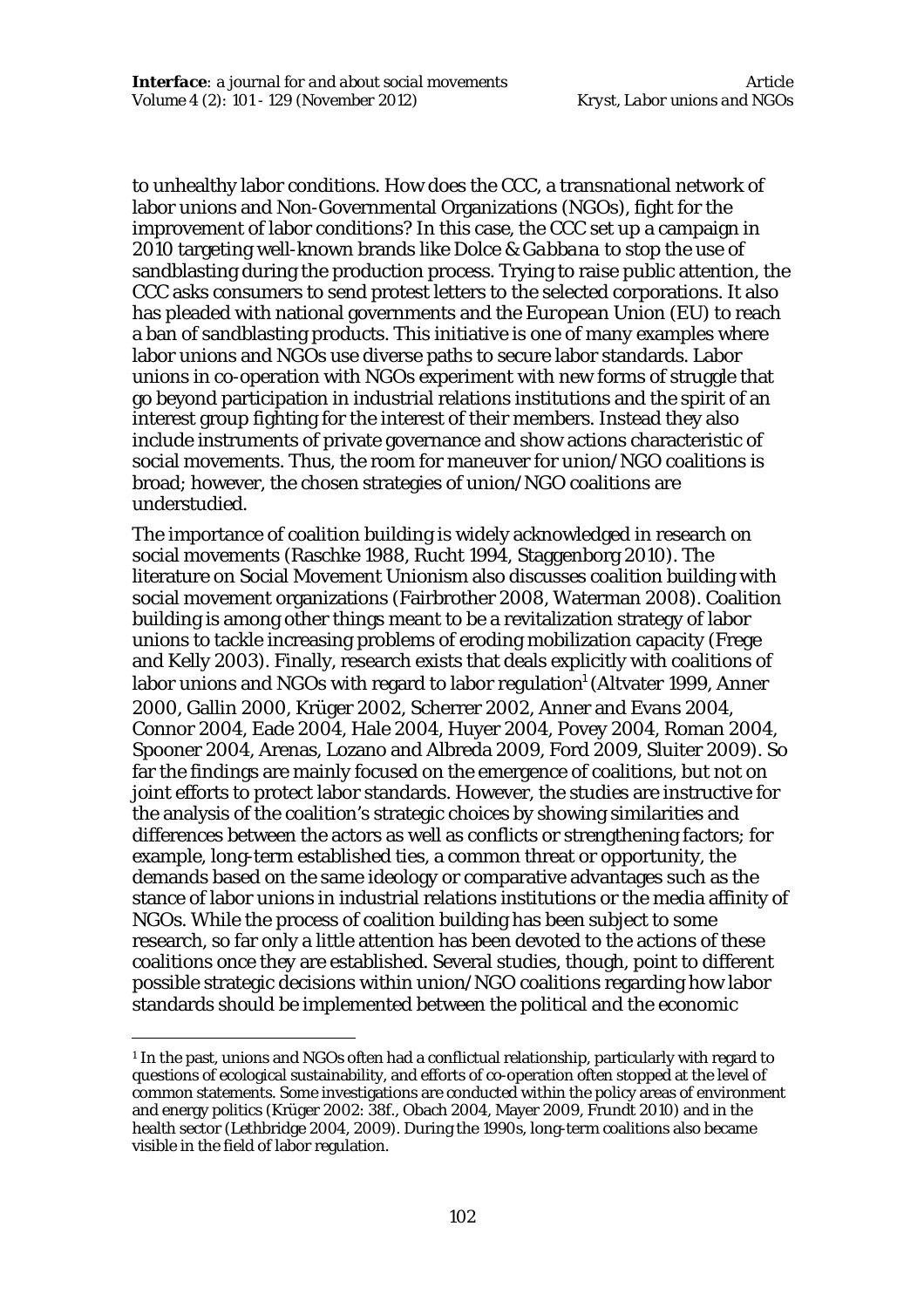sphere (Braun and Gearhart 2004, Compa 2004, Egels-Zandén and Hyllman 2006, 2011). The strategies of union/NGO coalitions are therefore the focus of this study. What are the joint options for coalitions of labor unions and NGOs and how do they use them? This study conceptualizes different strategies of union/NGO coalitions to regulate labor standards by mapping the room for maneuver of these coalitions. Furthermore, it illustrates in a longitudinal case study how these coalitions can take advantage of these different options.

To map the room for maneuver of union/NGO coalitions, I differentiate various actions and targets. As can be derived from NGO or social movement research and the approach of social movement unionism, union/NGO coalitions use a mix of actions. Empirically evident are both movement actions, as public pressure from the outside, and interest group actions, namely negotiations and mechanisms from the inside (Krüger 2002, Fairbrother and Webster 2008). When it comes to the demands of union/NGO coalitions, a variety of targets is possible, taking into account the mechanism of private governance established since the 1990s as findings of governance research and sociology of markets show (Bartley 2003, King and Pearce 2010). Co-operation efforts of labor unions and NGOs strive for protection of labor standards not only with regard to public regulation through (supranational) state actors, but also through voluntary business instruments like codes of conduct. As findings of union/NGO coalition research show labor unions are traditionally ascribed to the political sphere and NGOs to the business sphere of global labor governance, even though they are not limited to one dimension (Egels-Zandén and Hyllman 2011). Thus, the coalition's options for action range between public and private governance attempts, as well as their interplay.

In the following section, after a definition of coalitions of labor unions and NGOs, I provide an overview of possible actions and targets of union/NGO coalitions. Later in the article, the German branch of the CCC, the *Kampagne für Saubere Kleidung* (CCC-G), serves as an illustrative case for the use of different actions and targets. The investigated coalition has existed for some years, meaning that a potential development is visible. As a result, a mix of movement and interest group actions is visible, based on an intensive cooperation. In addition to the mobilization for private governance, the CCC-G developed an attempt to public regulation respectively a hybrid strategy, due to the lack of successful voluntary self-regulation of corporations and upcoming political options.

# **Coalitions of labor unions and NGOs**

# **Defining union/NGO coalitions**

Within the context of changing patterns of transnational regulation of labor standards new coalitions have been established between labor unions and NGOs. A coalition is defined as a coordinated co-operation of independent but convergent political forces. Important elements are the autonomy of the actors, the link of the co-operation to a purpose and at least a partial harmonization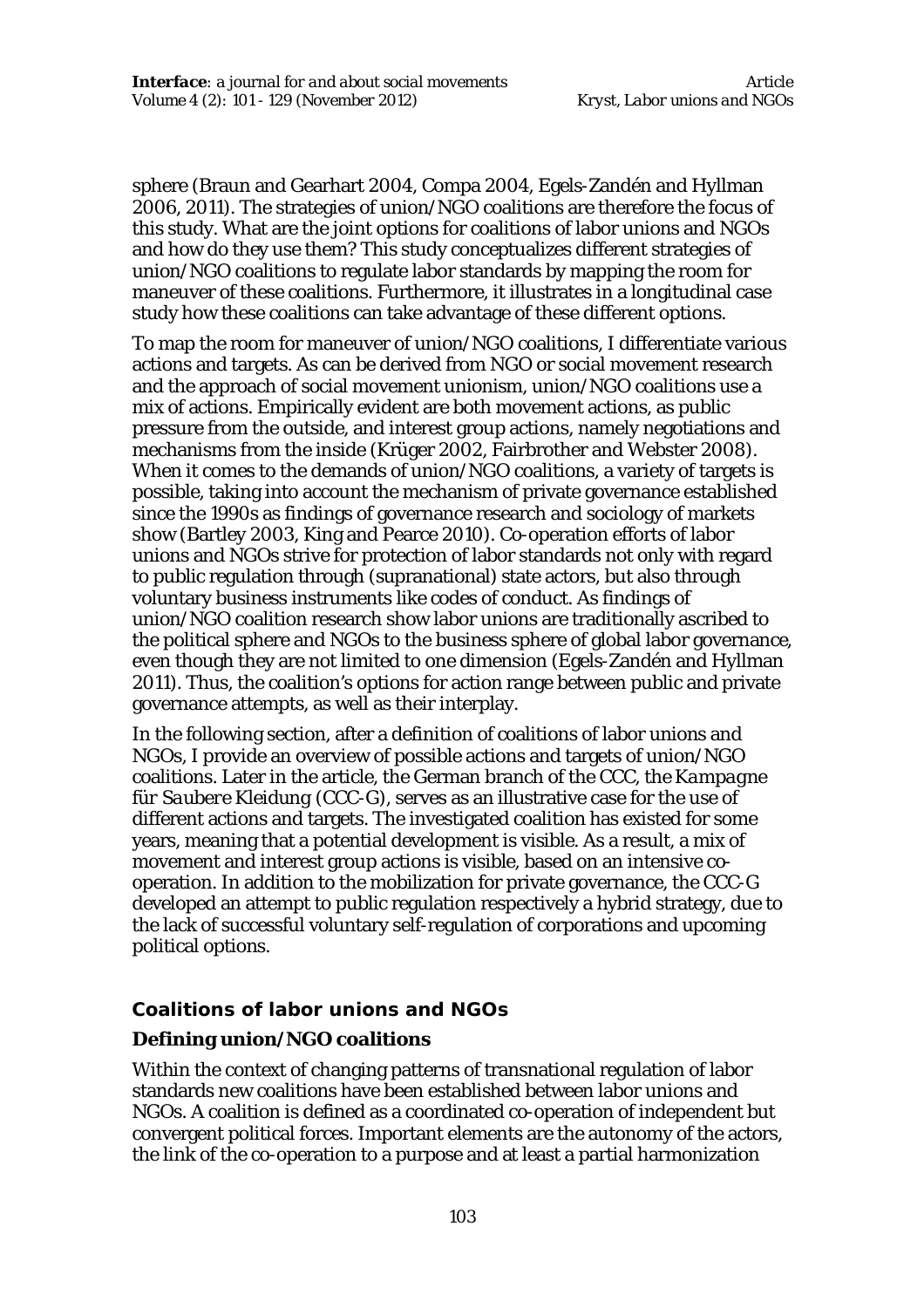(Raschke 1988: 339). Such a broad definition of coalition allows several motives of coalition building such as strategic interests as well as common norms and values or shared beliefs (Dobusch and Quack 2010: 8).

Coalitions of labor unions and NGOs can be diverse. A helpful starting point to organize empirical findings is the definition of ideal types of union/NGO networks classified from the highest to the lowest intensity of co-operation (Krüger 2002). Rhodes and Heclo make a first differentiation between so-called policy communities and less intensive co-operations referred to as issue networks (Rhodes and Heclo in Krüger 2002: 226ff.). Additionally, through the research of NGO networks Walk and Brunnengräber develop a temporary network type so-called ad hoc network<sup>2</sup> (Walk and Brunnengräber 2000: 247f.). Krüger presents a weaker type, the so-called discursive network and the precursor presentation, based on the empirical examination of union/NGO coalitions (Krüger 2002: 219ff.). Accordingly, co-operation efforts can range from only non-binding declarations, joint conferences and temporary projects, to long-term campaigns, a common secretariat, joint problem definition and planning processes or even to a continuous exchange and joint proposals for the policy process. For example, as the following case study shows, a coalition might also develop in longitudinal section towards a more intensive coalition form. Since the organizational structure lays the foundation for any further actions, it can also hinder or facilitate certain forms of action (Jones et al. 2001). For union/NGO coalitions this applies to the engagement in interest group politics which seem to need an intensive form of co-operation (Krüger 2002: 226ff.).

# **A mix of social movement and interest group actions**

How does a union/NGO coalition act? On the one side, labor unions represent the interest of their members in the political decision-making process and are actors of self-regulation in the field of labor regulation (Koch-Baumgarten 2006). This applies to political systems where labor unions are able to take part in collective bargaining, as is the case in this study, but has also in mind other labor unions that try to reach this status. On the other side of the co-operation are NGOs, defined as voluntary organizations, which build the structure of social movements and rely on supporters (Walk and Brunnengräber 2000). Since the range of NGOs is broad, in this study only NGOs that explicitly deal with labor standards, elsewhere referred to as labor-NGOs (Ford 2009), are taken into account because no additional conflict lines shall be examined, for instance conflicts over environmental issues (Obach 2004). As social movement and NGO as well as labor union research shows, the line between NGOs and labor unions blur with regard to the actions carried out. The joint actions of the

 $\overline{a}$ 

<sup>2</sup> Walk and Brunnengräber (2000) name this type of coalition a *campaign network*. But the term campaign is used in this context as a concrete form of action, not as a definition for the network itself.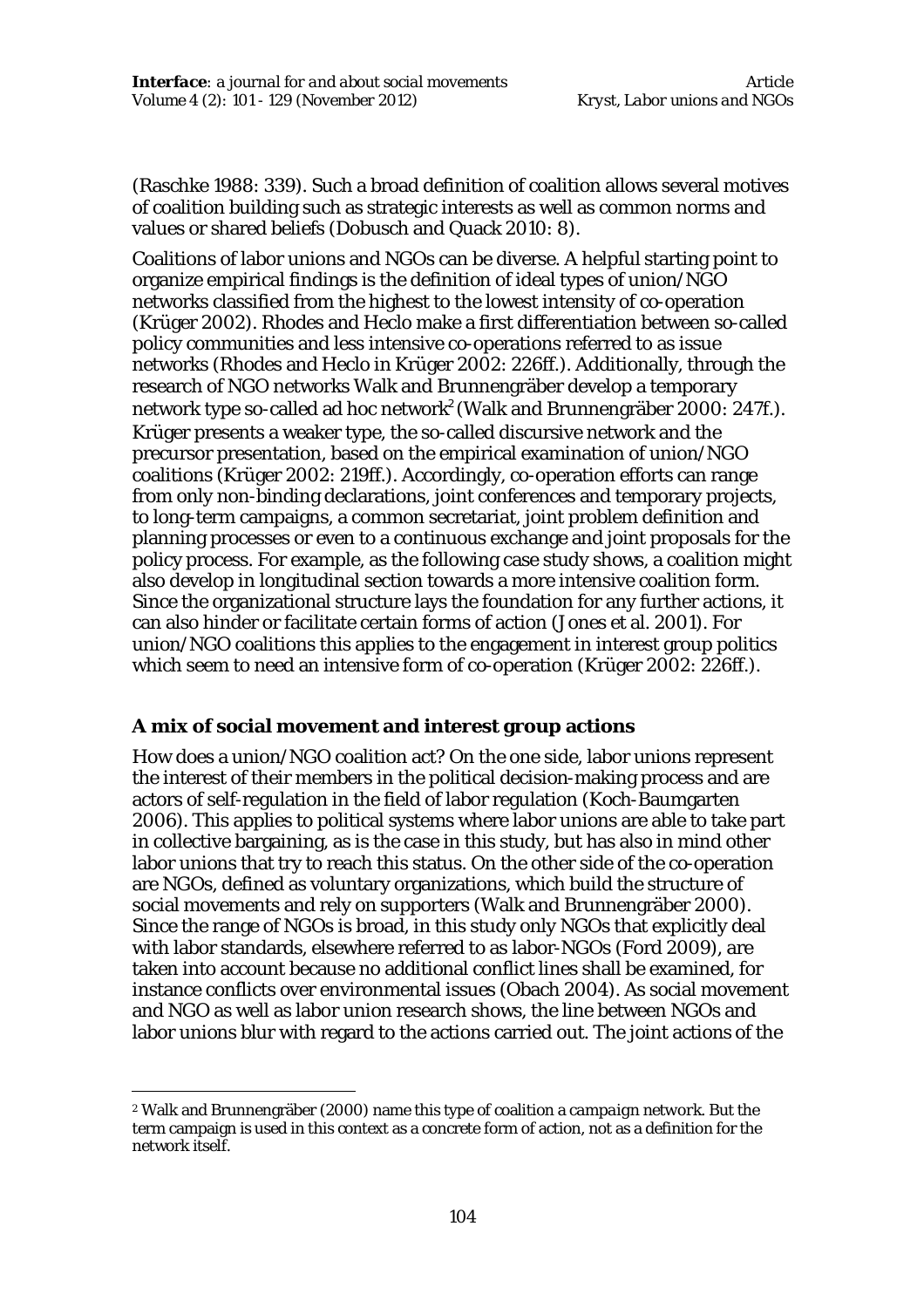coalition will be differentiated in social movement actions and interest group actions.

To begin with, social movement research and NGO research looks for the development of interest group characteristics within social movements. NGOs experiment with diverse forms of collective practice as well as with informal and non-hierarchical organization structures. NGOs rely on a pool of supporters that they need to mobilize. However, to reach an influential position in politics, NGOs build more and more centralized structures and mechanisms for negotiation (Lahusen 1996, Walk and Brunnengräber 2000: 194ff.). To capture these characteristics, adopted from social movement research, Krüger makes a difference between the logic of problematization and the logic of effectiveness (Hjelmar in Krüger 2002: 35f.). The former describes strategies that build up pressure through agenda setting, whereby the state is not addressed exclusively. Actions with high publicity draw attention to an issue and help to raise public awareness. Alternatively, the latter actions aim to reach influence through lobbying, legal proceedings, negotiations and collaboration with others. At best, the result is effective interest politics. One can broaden this approach to market actors, where a distinction of NGO-actions can be made between public confrontation and dialogue far from the media (Reiß 2007).

Additionally, this difference in the characteristics of actions can be expounded through labor unions research. Unions first of all represent the material interest of workers; the elected representatives are committed to a definite number of members. Even though strikes are a main confrontational instrument of unions, the work of labor unions is shaped by bureaucratization and centralization of power, where they are established actors in the national context of interest group politics and lobby aside from the media. However, new types of actions, such as online campaigns, also make up a part of the instruments used by unions (Gallin 2000, Della Porta 2006, Koch-Baumgarten 2006: 211ff.). The social movement unionism approach shows the movement character of labor unions. Social Movement Unionism describes and in part argues for the coalition of the old labor movement with new social movements or community organizations (Fairbrother 2008, Fairbrother and Webster 2008, Waterman 2008). This approach not only shows a broadened selection of issues and coalitions of labor unions, but also identifies new ways of protests, which are similar to those of new social movements (Lethbridge 2009). Fairbrother and Webster also differentiate between a movement dimension of unions, or mobilization, and an institutional dimension, namely the participation in industrial relations institutions (2008: 311).

In sum, these logics of action in the following sections will be referred to as *social movement and interest group action.* Both groups of actors might show characteristics of these logics; in this regard the borders between the two actors blur. Therefore it can be assumed that in coalitions both logics of actions are empirically evident. Furthermore, a change within the coalition between movement and interest group action is possible over time.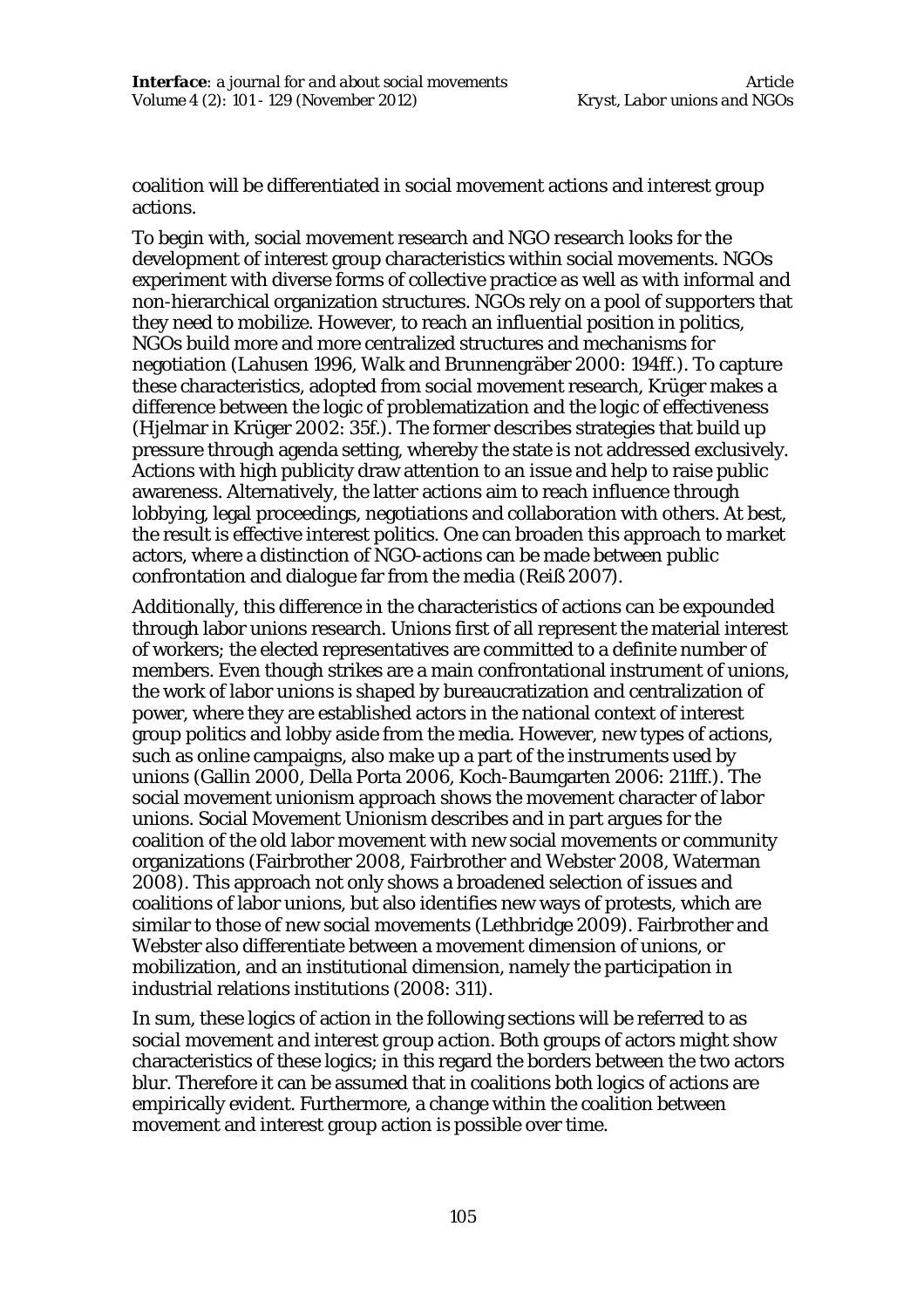# **Targets of public and private governance instruments**

Who are the coalitions targeting with their demands? Working conditions with regard to working hours, salaries, health security, labor union rights, environmental consequences and others are points of conflict not only in (supra-)national political decision-making processes and collective negotiations, but also in street protests, online campaigns, stakeholder meetings, the consumption of labeled products and in many other arenas. As already mentioned, the targets of the coalitions' actions can be diverse. Several instruments from public to private governance can be favored to secure labor standards.

On the one hand, transnational non-state networks address state actors (Keck and Sikkink 1998), such as governments and government organizations, as well as international organizations. However, nation states are confronted with regulation problems due to cross-border economic interdependencies and they act upon the maxim of international competition (Streeck 1996: 180ff.). On a supranational level an effective regulation through, amongst others, the *International Labour Organization* (ILO) or social clauses in trade agreements by the *World Trade Organization* (WTO) seems unlikely (Koch-Baumgarten 2006: 206ff.). Additionally, national industrial relations are becoming weaker and national labor unions loose bargaining power (Avdagić and Crouch 2006: 206). Cross-border interdependencies, liberalization, new exit options of transnational corporations and growing national competitiveness characterizes the macroeconomic situation (Altvater and Mahnkopf 1993: 80ff., Young 2000) and are challenges for labor unions and social movements which try to reduce the worldwide currency of workers (Bieler and Lindberg 2011). The problem of labor unions to build global working structures is well known (Koch-Baumgarten 1999: 11ff.).

Therefore, new options of transnational governance arise through various instruments of (self-)regulation which range from campaigns of blaming and shaming (Lahusen 1997: 175) to seals of quality and codes of conduct (Greven 2001: 178), or even to international framework agreements (Koch-Baumgarten 2006: 211ff.). Even political consumerism (Stolle and Micheletti 2005), carried out on an individual basis, is an effort to regulate labor standards, and is visible through increasing label and certification systems. Campaigns by labor unions and NGOs can provide information for political consumerism and can give political meaning to this activity (Balsiger 2010: 315).

This complex struggle regarding the regulation of labor, or the formulation and enforcement of rules of labor conditions (Ehmke and Simon and Simon 2009: 13), is discussed with regard to the private or public governance of labor. Thus, there is evidence of a possible shift from public to private regulation, and from the traditional influence of interest groups towards instruments of consumer power (Altvater 1999: 329ff., Koch-Baumgarten 2006: 205ff., 2011, Bartley 2007, Hassel 2008, Vogel 2008, Ehmke/Simon/Simon 2009: 14). In this regard it makes sense to use approaches that treat market actors as political actors (O'Rourke 2008, Dobusch/Quack 2010, King/Pearce 2010), so that all relevant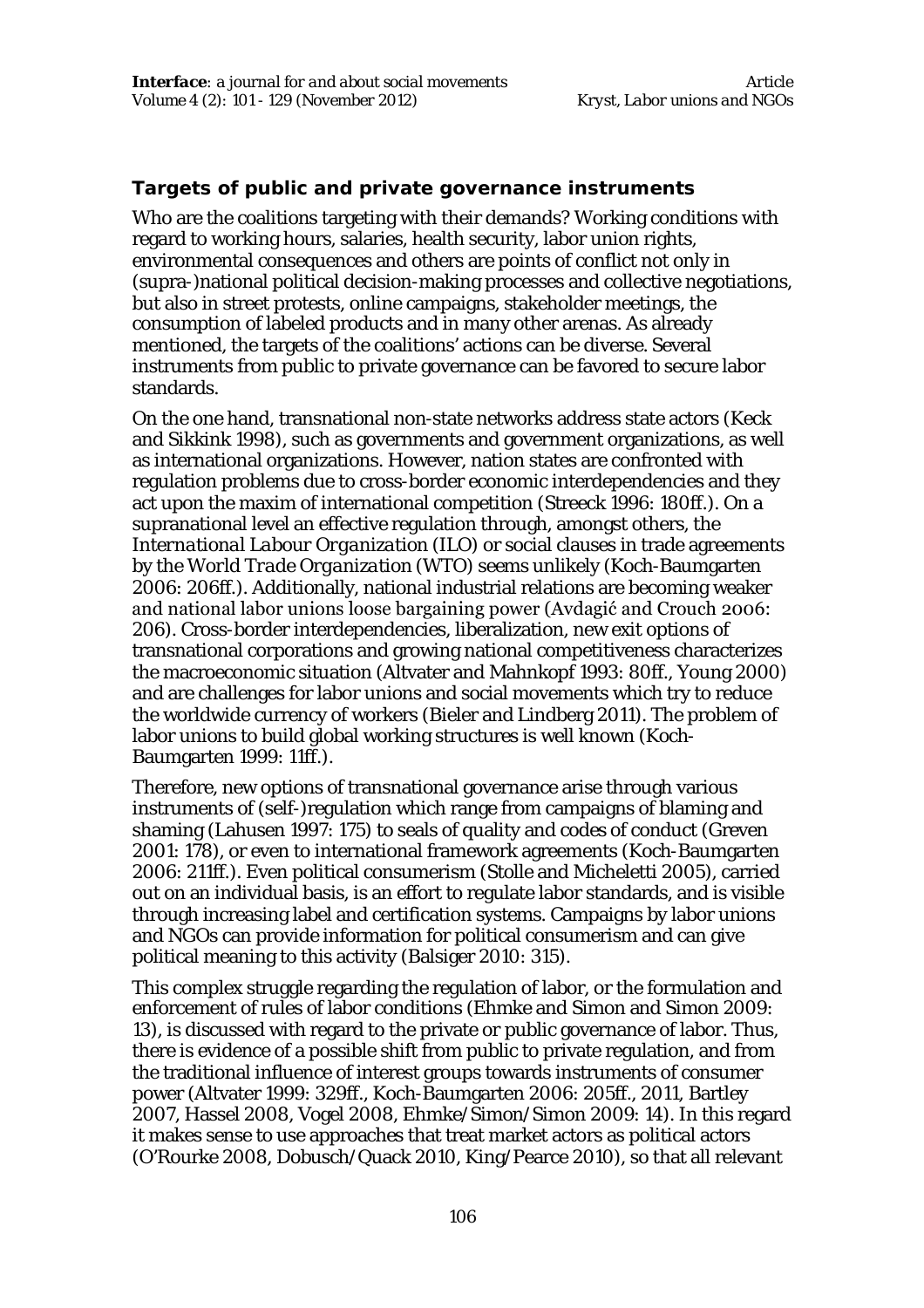actors, instruments and arenas are taken into account. Furthermore, instruments of private governance and public regulation can interact and build up a complementary governance structure (Weil/Mallo 2007, Amengual 2010, Overdevest 2010).

This study concentrates on how the coalitions react to these opportunities and difficulties. As the findings of union/NGO coalition research show, labor unions are traditionally ascribed to the political sphere and NGOs to the business sphere of global labor regulation, even though they are not limited to one dimension (Braun/Gearhart 2004, Compa 2004, Egels-Zandén/Hyllman 2006, 2011). The coalitions' actions can therefore be related to state actors and/or market actors, whereas a change in strategies is possible. In sum, the functioning of union/NGO coalitions can be mapped in the context of the ongoing changes in the public and/or private regulation of labor on a global level. This can be done by analyzing next to the movement or interest group characteristic of the chosen actions, also the targets. In the next section, the Clean Clothes Campaign is analyzed based on these concepts.

# **The Clean Clothes Campaign in Germany**

# **The beginning of a transnational union/NGO network**

The *Clean Clothes Campaign* (CCC) is a transnational network of labor unions and NGOs that has existed since 1990 and strives for labor (and environmental) standards in the textile and garment industry. From its start the coalition expanded its membership and presently consists of a European network of national campaigns or contact points in 16 countries as well as a European secretariat based in Amsterdam. The European organizations work together with national organizations in the main countries of textile production, namely in Asia and Latin America.

In the following paragraphs, the German branch of the CCC, *Kampagne für Saubere Kleidung* (CCC-G) is analyzed (detailed in Kryst 2010, shorter version in German language in Kryst 2012 submitted). First, I will shortly outline the beginning of the CCC-G. Then, the structure of the coalition is analyzed which lay the foundation for the actions of the coalition which are shown afterwards in detail. While throughout the actions both movement and interest group characteristics are mixed, the targets change over time. Originally, the strategy focuses on the establishment of a code of conduct for which the coalition pushes through consumer protest and negotiations with corporations. Later this strategy is complemented with actions that address legal regulations and the state as consumer. Thus, the coalition's demands provide evidence for a hybrid strategy of public and private governance.

Therefore, a qualitative case study of the long-lasting coalition is carried out using internal documents and materials of the CCC-G. A structured analysis of documents is supplemented by interviews with the coordinators of the CCC-G secretariat and the urgent appeals co-ordinator of the CCC-G as well as with one representative of an NGO and a labor union that are part of the network. Of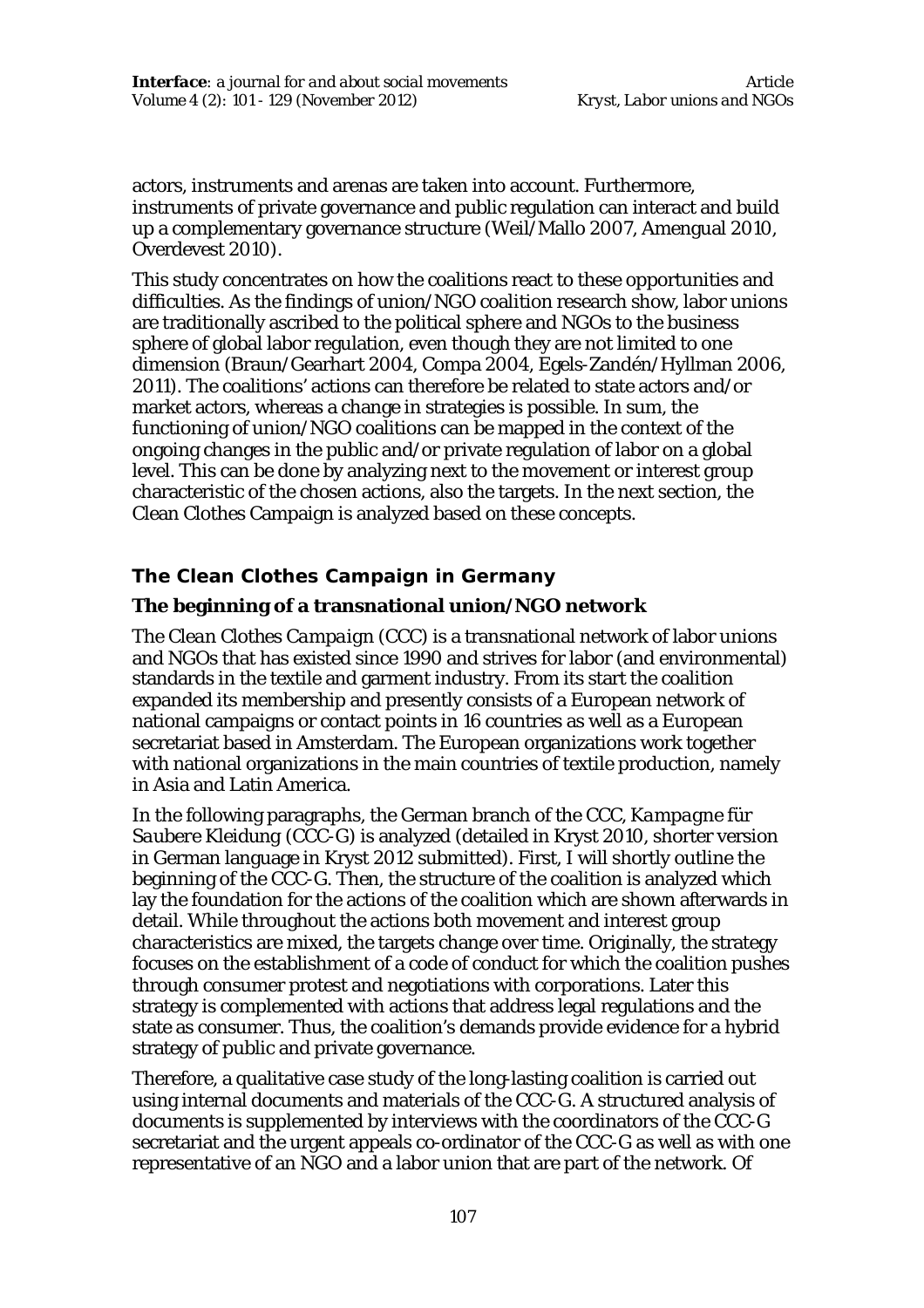particular importance for the document analysis are, on the one hand, minutes of internal meetings of the CCC-G and meetings on European level as well as formal papers within which the coalition defines its form of organization $^3$ . On the other hand, the regularly released newsletters of the CCC-G are subject to analysis. The actions are amongst others apparent through the newsletter of the CCC-G (CCC-G 1999b – CCC-G 2012a). Additionally, other existing investigations of the CCC are taken into account (Altvater 1999, Ascoly/Zeldenrust 1999, Rimml 2003, Hale/Wills 2007, Krüger 2002: 139ff., Sluiter 2009, Balsiger 2010, Egels-Zandén/Hyllmann 2006, 2011, Merk 2009).

The roots of the CCC can be traced back to street protests in solidarity with Filipino textile workers in the Netherlands in 1989. In a so-called Free Exporting Zone in the Philippines, women occupied the entrance of a textile manufactory which had been shut down after the workers claimed they were not getting paid the statutory minimum wage. After protests in front of textile sellers in the Netherlands, Dutch NGOs carried out continuative public actions and research of labor conditions in the sector. Finally, the CCC was officially founded in 1990 (Altvater 1999, Ascoly/Zeldenrust 1999: 14, Hale/Wills 2007, Krüger 2002: 139ff., Sluiter 2009: 9ff.).

Originating in the Netherlands the concept of the CCC was transferred, amongst others, to some German NGOs, which became involved in the CCC in 1995 and brought in one by one other NGOs and labor unions. In co-operation with other European organizations they compiled publications, carried out workshops and made contacts with non-European groups. Already at an early stage, the CCCs first contact with groups from Asia led to the organization of public tours of Asian textile workers through Europe. The period until 1998 can be described as the booster phase, in which the CCC-G developed its organization, strategy and course of action (CCC-G 1996a). In the beginning, the CCC-G existed as a loose structure of member organizations (CCC-G 1996a). In June 1996, five organizations built the so-called core group, which dealt with the financial and strategic aspects. Members of this core group were four moderate NGOs with a churchy background that are engaged amongst others in human rights issues and development issues, namely the *Christliche Initiative Romero*, the *Südwind Institut für Ökonomie und Ökumene*, the *Ökumenisches Netz Rhein-Mosel-Saar* and the group *Evangelische Frauenarbeit in Deutschland*, the last explicitly works on women rights. Additionally, the *Bildungswerk/Nord-Süd-Netz*, a branch of the German labor unions' umbrella organization *Deutscher Gewerkschaftsbund (DGB)* which deals with labor rights on a global level was part of this core group. Initially, the planning was laid out for three years, but it was not explicitly restricted to this time (CCC-G 1996a). Already in the booster phase, it was obvious that the co-operations taking place on a working level and the coalition was planned for a long-term co-operation and more action-

 $\overline{a}$ 

<sup>3</sup> The material was generously provided by the union *IG Metall* in Frankfurt/Main, the NGO *Katholische Landjugendbewegung* in Bad Honnef and the *International Secretariat* of the CCC in Amsterdam.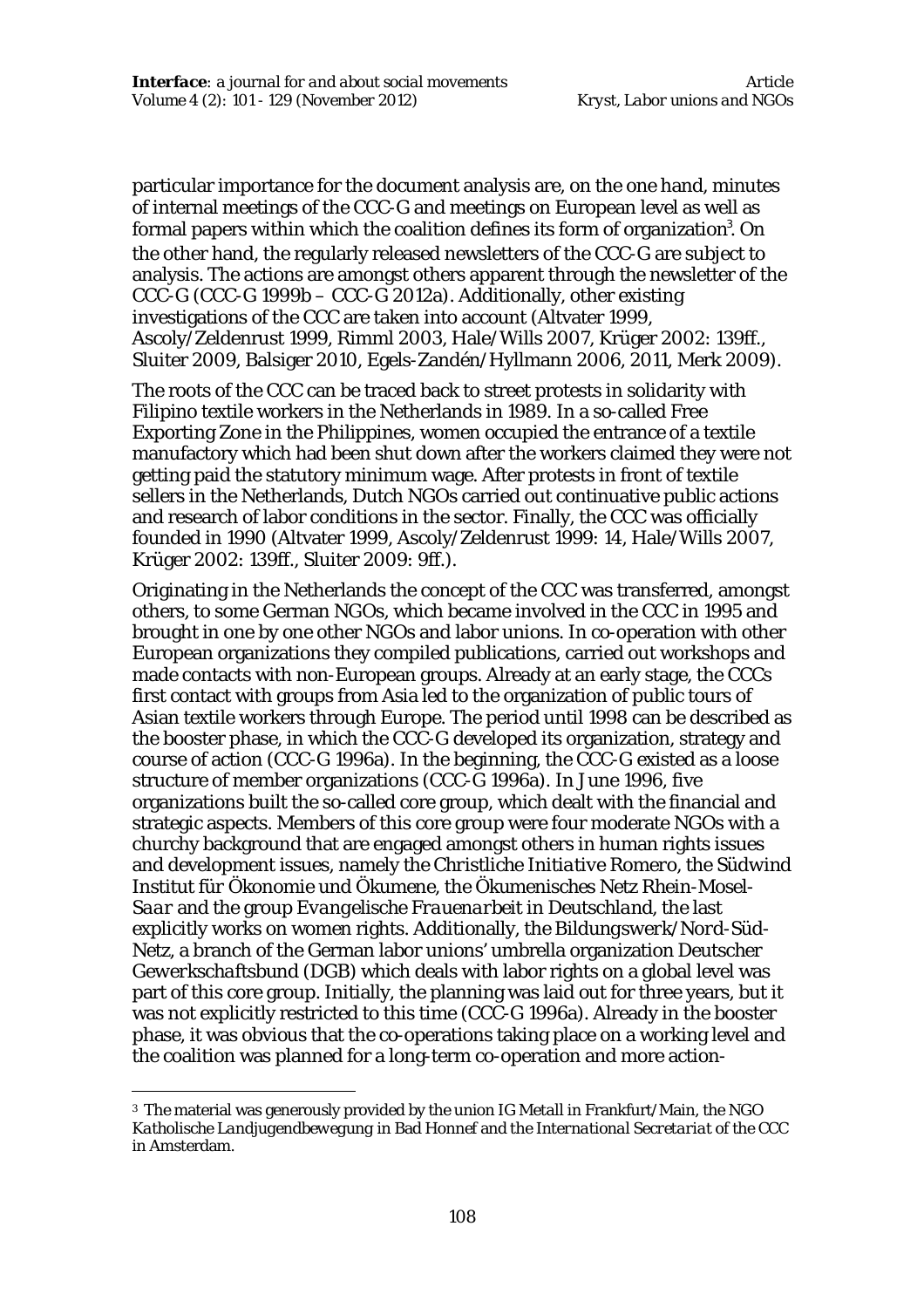orientated than for discursive exchange. Hence, the coalition goes beyond the above mentioned types of presentation and discursive network.

# **The working structure of the CCC-G**

The network lays the foundation for any joint actions carried out by the coalition. When it comes to the internal co-operation of the CCC-G, the formal paper of structure (CCC-G 1998 – CCC-G 2010a) shows that the working structure of the CCC-G is a staggered organization structure (CCC-G 1996b), which consists of a central core surrounded by other groups in a loose network. In the center is a group of support organizations, which are the actors that hold the main responsibility in terms of programmatic, strategic and financial planning as well as the campaigning. At the moment it consists of 22 organizations (Table 1). Besides the DGB, three sector unions are members of the CCC-G. Since 1998 the *IG Metall*, which covers amongst others workers of the textile industry, and the service sector labor union *ver.di* have taken part in the campaign. In 2012, the *Gewerkschaft Erziehung und Wissenschaft*, a labor union from the education sector, joined the group of support organizations. Most of the other active member organizations have a churchy background, which is occasionally also highlighted by the expression of a One World-idea stemming from Christian development co-operation. They advocate for human rights and women rights issues and deal with development politics, sometimes with a specific regional focus. Some assign themselves to the global justice movement, like the *INKOTA-Netzwerk*. Others, such as *FEMNET* and *Terre des Femmes,* are NGOs that fight for worldwide women rights. Also, *TIE Global* is a transnational network of workers initiatives.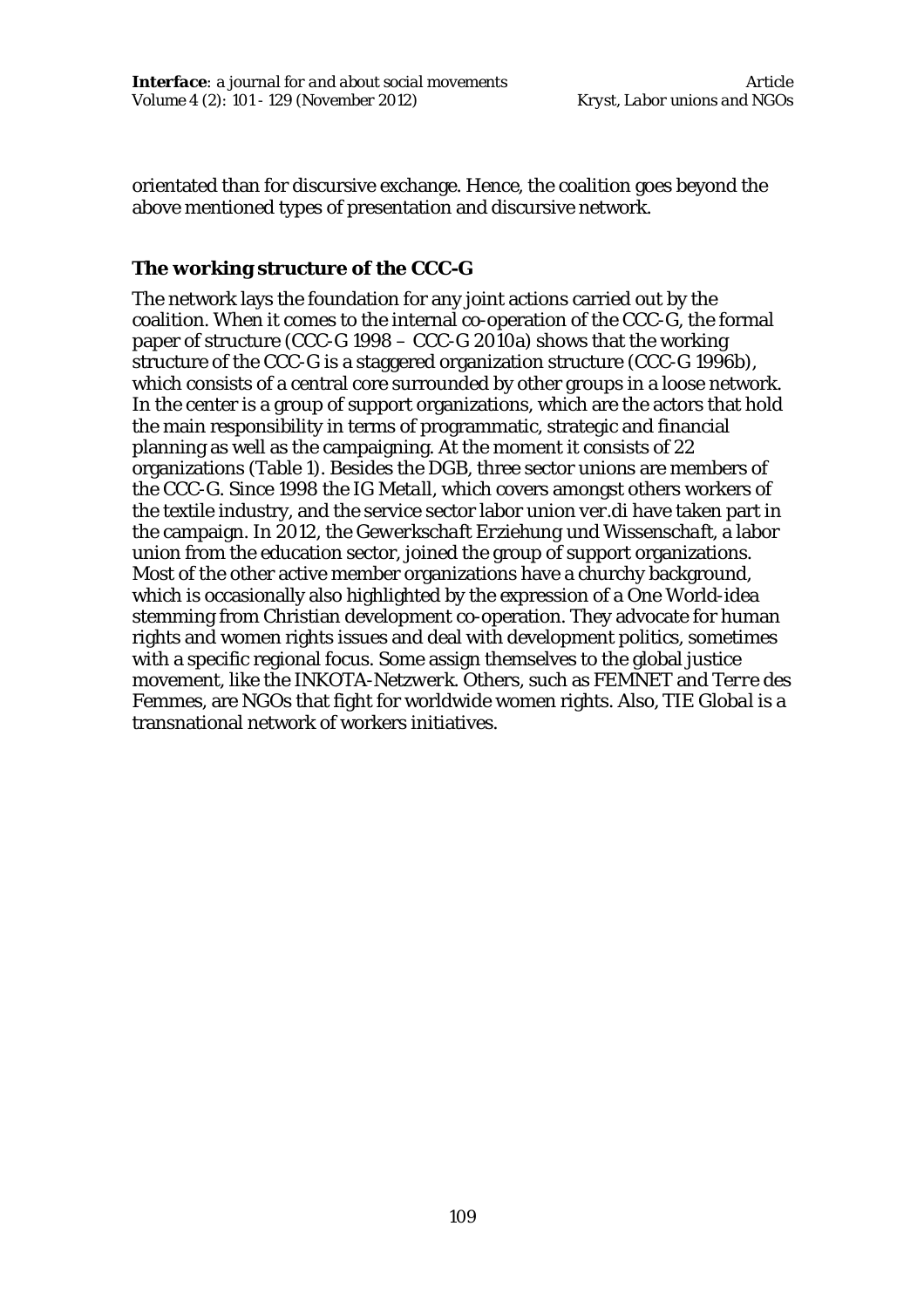| Member organizations since 1998:<br>$(year) = joining the CCC-G$<br>[year] = leaving the CCC-G<br>*=core group in the booster phase                                                                                                                                                                                                                                                                                                                                                                                                                                                                                                                                                                                                                                                                                                                                                                                                                                                                                                                                                                                                                  | Organizational structure                                                                                                                                      |
|------------------------------------------------------------------------------------------------------------------------------------------------------------------------------------------------------------------------------------------------------------------------------------------------------------------------------------------------------------------------------------------------------------------------------------------------------------------------------------------------------------------------------------------------------------------------------------------------------------------------------------------------------------------------------------------------------------------------------------------------------------------------------------------------------------------------------------------------------------------------------------------------------------------------------------------------------------------------------------------------------------------------------------------------------------------------------------------------------------------------------------------------------|---------------------------------------------------------------------------------------------------------------------------------------------------------------|
| • *Christliche Initiative Romero<br>• *DGB Bildungswerk/ Nord-Süd-Netz<br>• *Evangelische Frauenarbeit in Deutschland<br>• *Ökumenisches Netz Rhein-Mosel-Saar<br>• *Südwind-Institut für Ökonomie und Ökumene<br>• [Evangelische Frauenhilfe in Westfalen, - 2005]<br>• IG Metall<br>• [Informationsstelle El Salvador, - 2002]<br>· Katholische Arbeitnehmerbewegung<br>• Katholische Landjugendbewegung Deutschlands<br>• Katholischer Deutscher Frauenbund<br>• [NRO-Frauenforum, - 2006]<br>• Terre des Femmes<br>$\blacktriangleright$ Ver.di<br>• Vereinigte Evangelische Mission Wuppertal<br>• Evangelische StudentInnengemeinde (1999)<br>• INKOTA-Netzwerk (1999)<br>• Bund der Deutschen Katholischen Jugend (2000)<br>• Arbeitsgemeinschaft der Evangelischen Jugend in<br>Deutschland (2001)<br>• TIE Internationales Bildungswerk (2005)<br>· EIRENE-Lateinamerikareferat (2006)<br>• Nordelbisches Frauenwerk (2006)<br>• [Netz - Partnerschaft für Entwicklung und<br>Gerechtigkeit (2007) – 2010]<br>• Entwicklungspolitisches Netzwerk Sachsen (2009)<br>• FEMNET-e.V. (2010)<br>• Gewerkschaft Erziehung und Wissenschaft (2012) | Co-ordi-<br>nating<br>sectretariat<br>Managing<br>committee<br>Group of<br>support<br>organi-<br>zations<br>Working<br>groups<br>Group of<br>active<br>people |

Table 1 : member organizations and organizational structure of the CCC-G (CCC-G 1999b, CCC-G 2012a).

Alongside the group of support organizations, the coalition established a managing committee that is in charge of the campaign work in between the support group meetings. The duties of the managing committee include the preparation of the support organizations' meetings, the operative control and urgent decision-making related to public relations work. The managing committee consists of five members from the support organizations group that are designated in the beginning for one year and later for two years. The coalition decides on a well-balanced composition of labor unions, church-linked and other NGOs within the managing committee. Also at least half of the members need to be women. The executive institution of the CCC-G is the coordinating secretariat (CCC-G 2010b). This is where meetings of the network will be organized and actions are co-ordinated. The co-ordinating secretariat answers questions directed at the CCC-G and is responsible for the acquisition of finances. Since 2004, the coordinator also has taken care of its own thematic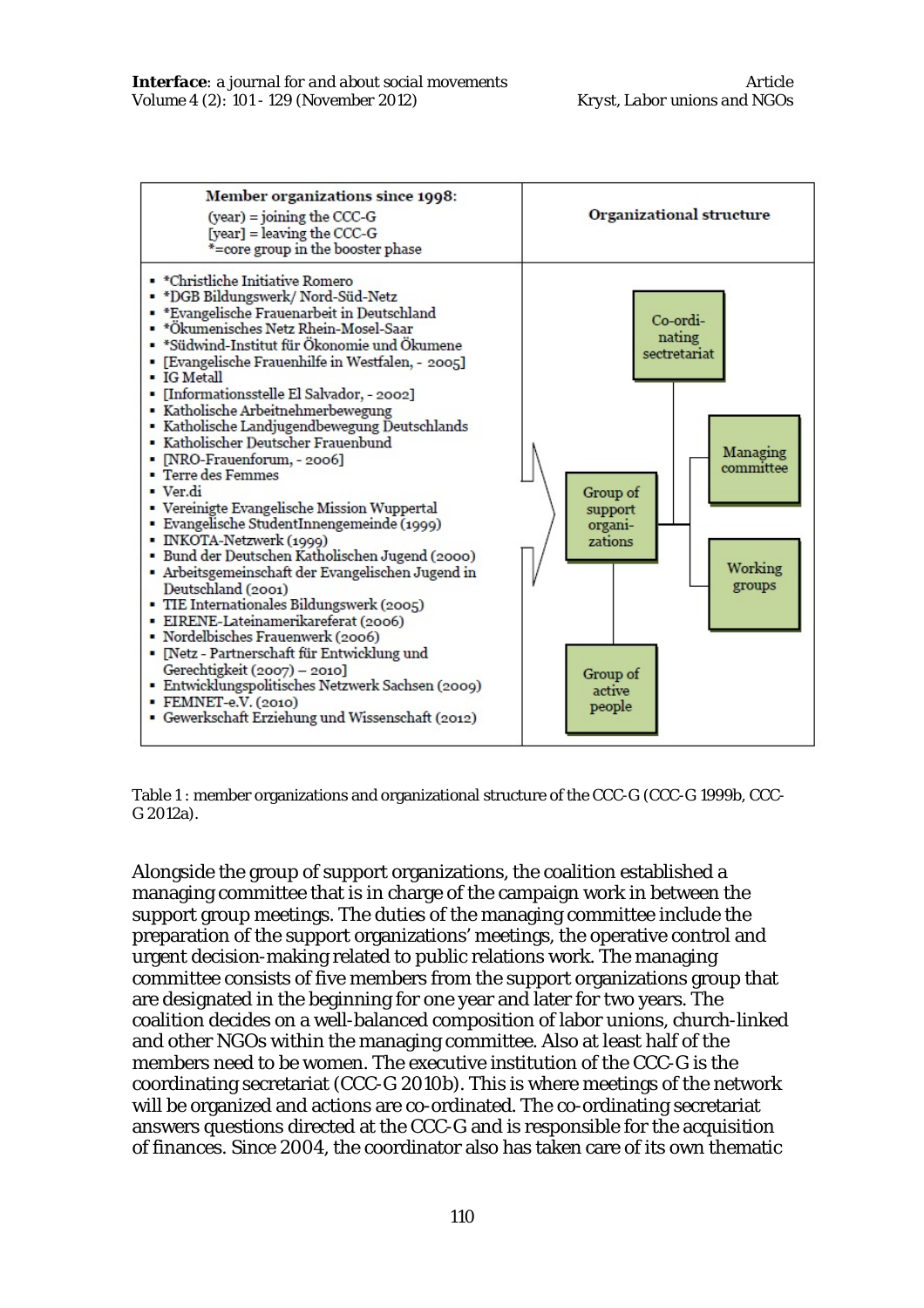focus, the public procurement. Besides, the thematic work takes place in several working groups. The co-ordinator of the secretariat stresses the fact that the CCC-G is a horizontal network, where member organizations try to decide in a consensual manner. Consensual decision-making is a guideline written down in the formal paper of structure. If this is not possible to realize, the organizations take decisions with a two-thirds majority (CCC-G 2010b). However, due to the short resources of some member organizations, the involvement of NGOs and unions in the network differs greatly; thus a core of member organizations works together more intensively than others (CCC-G 2010b).

Members of the coalition engage according to their specific thematic or regional foci, and they support the coalition voluntarily on an ideally political and financial basis (CCC-G 1998 – CCC-G 2010a). According to the CCC-G, withdrawals from the network took place due to a lack of resources, and because the coalition itself is struggling with financial problems from time to time (CCC-G 2010b). The CCC-G is financed by membership fees, donations and project funds. In the beginning the EU played an important role; later, the foundation *Stiftung Umwelt und Entwicklung Nordrhein-Westfalen* became important for the thematic area of the public procurement. The coalition strictly declines financial support from corporations of the garment sector. Finally, next to the core of member organizations, a so-called group of active people exists, which are loosely connected to the CCC-G and support actions on a local or regional level. Sometimes local CCC groups are established. These action groups are involved in the annual meeting of action as well. Thus, around the core of the coalition some loosely connected groups assort themselves, and they co-operate sporadically and the co-operation is limited in time and topics.

The case of the CCC-G depicts the functioning of an intensive co-operation between labor unions and NGOs on the basis of a common definition of problems and the joint elaboration of strategies for action. In addition, certain constraints in the work of the CCC-G, such as the lack of resources came to light. The coalition works on the basis of a division of labor and some member organizations collaborate on a regular and binding basis. Krüger identifies the CCC as an issue network (Krüger 2002: 229), while this case study shows that by now a differentiation according to the members of the coalition is necessary. Parts of the coalition are understood as an ad hoc network due to their temporary co-operation which is also limited in thematic scope. Regarding the core of the CCC-G, one can see a broadening of the thematic spectrum as well as an orientation towards the logic of interest group action combined with a more intensive co-operation. This is indicative of a development into the direction of a policy community.

# **A code of conduct to secure labor standards**

The main goal of the CCC-G is the improvement of working conditions in the global garment industry with special attention to young women workers rights (CCC-G 1996a, 1996b). This goal is pursued through public awareness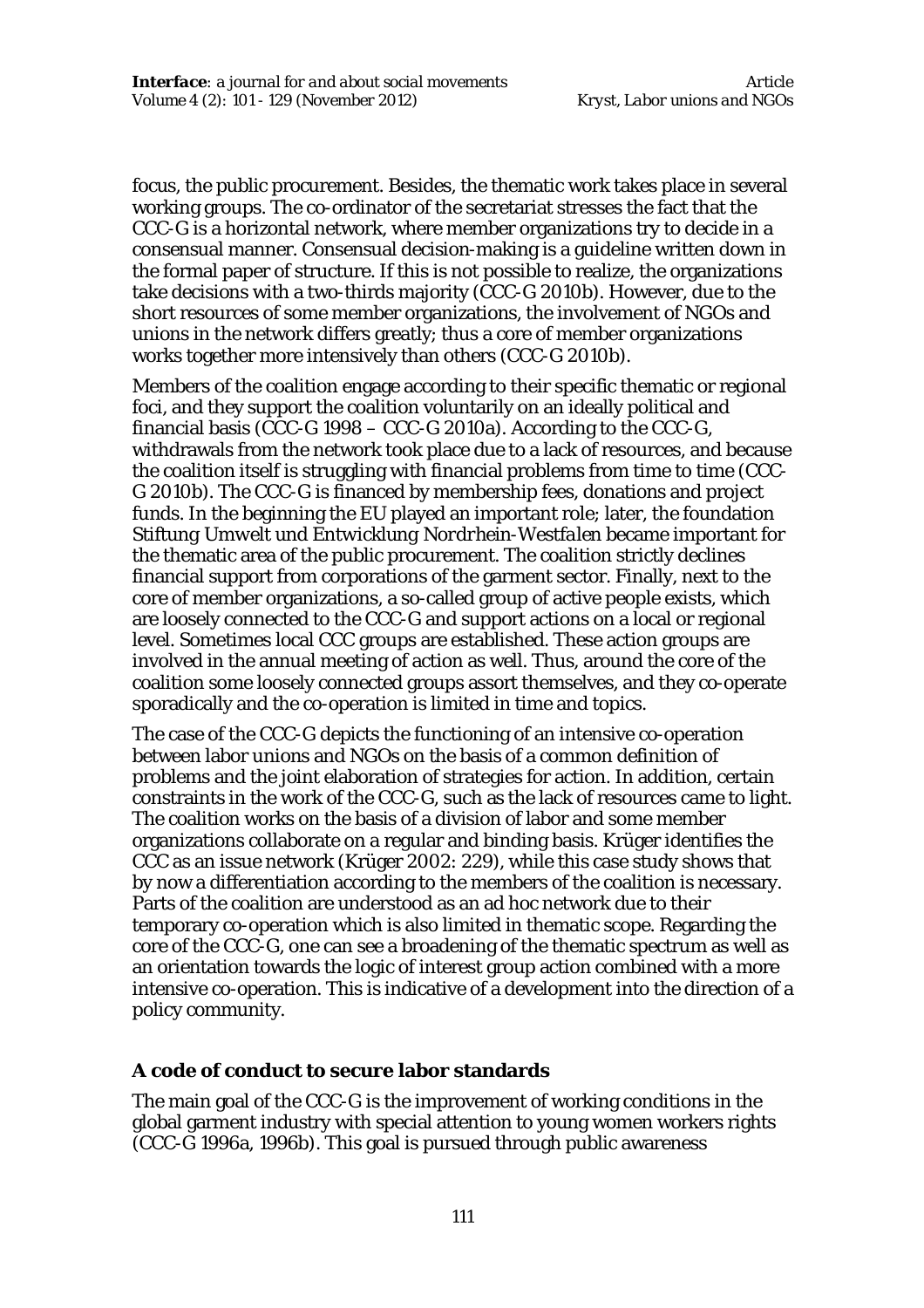campaigns. In particular, the retail business within the textile sector – which the CCC describes as powerful in the global value chain – should move to be in compliance with labor standards in the whole production process, including their contractors, sub-contractors, suppliers and license holders. Controls should be made by an independent observer. The CCC-G wants to establish a code of conduct on a voluntary basis through which they can hold corporations accountable (CCC-G 1996a, 1996b). As Merk points out, this accountability politics, a strategy that has already been identified by Keck and Sikkink (1998: 24f.), can be used by the CCC also with regard to other codes of conduct that corporations have already accepted (Merk 2009: 609). For the CCC-G, using a code of conduct is seen to complement, but not replace national laws, collective bargaining and the collaboration with governments (CCC-G 1996a, 1996b). This way, the code of conduct is acceptable for labor unions as well. However, this agreement is not self-evident. The example of the Swedish CCC shows how labor unions and NGOs take up different stances regarding codes of conducts (Egels-Zandén/Hyllmann 2006, 2011). In this case, labor unions rejected the instrument because they favored binding global collective agreements and negotiation on the ground through local and national unions in developing countries (Egels-Zandén/Hyllmann 2006: 307). As will be shown later, as it also occurred within the CCC-G, the member organizations put codes of conduct as an effective instrument for labor regulation at question.

The CCC-G took over the code of conduct of the European CCC (CCC-G 2012f). This collection of behavioral patterns consists of general regulations regarding the purpose and range of application of the code, the definition of labor standards, assignments of the corporations' accountability and of the monitoring system. The labor standards are based upon the core labor standards of the ILO and are defined in detail with regard to the following aspects: voluntary employment, no discrimination in terms of employment, no child labor, the respect for freedom of association and the right for collective bargaining, an adequate salary, no overlong working times, humane working conditions and a constant employment relationship (CCC-G 2012f: paragraph II). In sum, the objective of the CCC-G is connected to the standards of a supranational organization and the CCC refers to these norms. Nevertheless, the CCC originally planned to establish a code of conduct, thus, it relies on an instrument of the private governance of labor standards.

#### **Using protests and consumer power to target corporations**

The actions of the CCC-G are apparent from the newsletter of the CCC-G (CCC-G 1999b – CCC-G 2012a). Strategically, the CCC-G tries to secure labor standards through the power of consumers (CCC-G 1996a). Through public pressure, using the media, interest groups or politicians, the CCC-G tries to take advantage of the impending loss of image for corporations and the loss of consumer demand. Single German corporations from textile trade or textile production are exemplarily put into the focus of attention. The CCC-G criticizes labor rights violations of corporations that take advantage of worldwide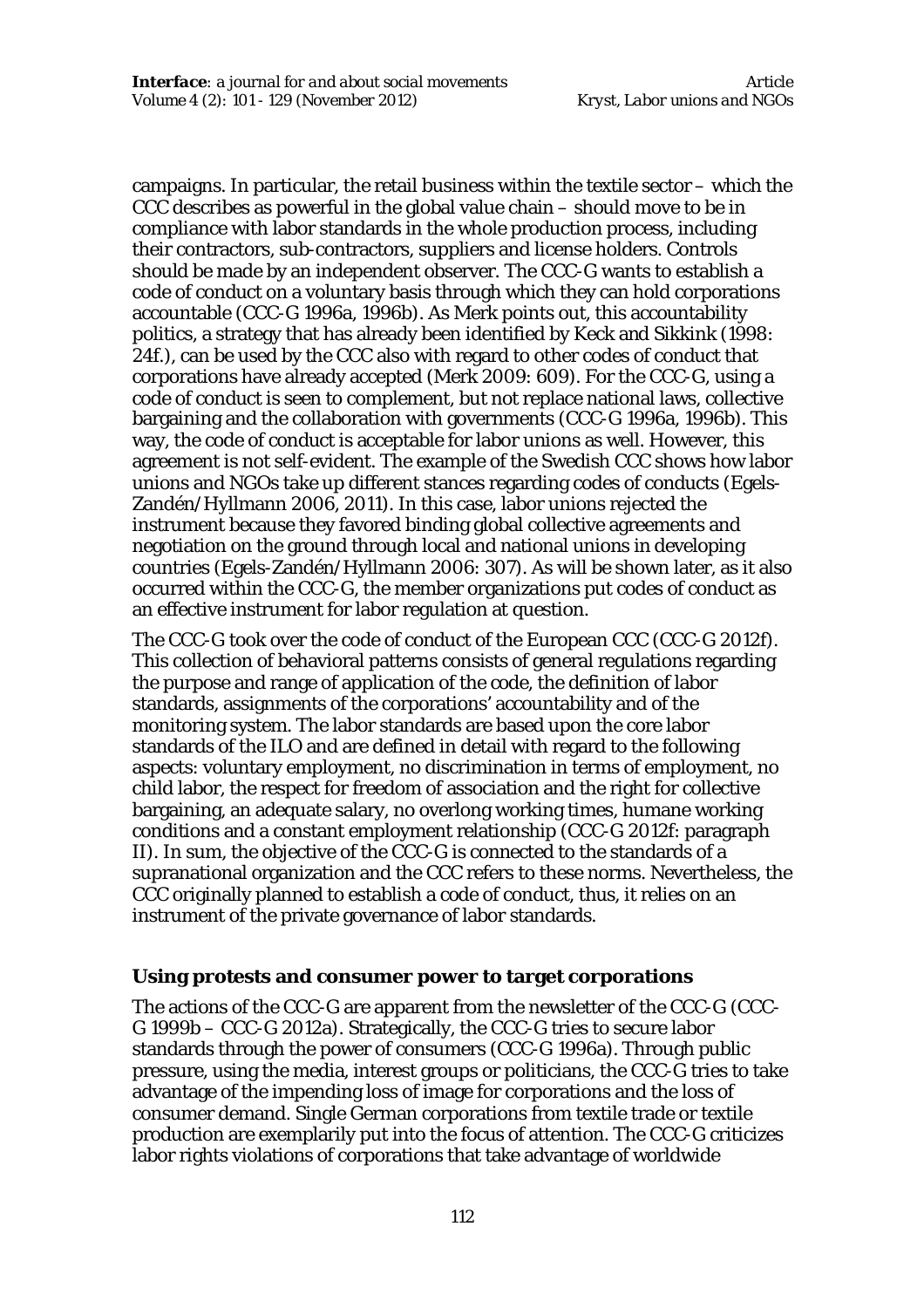concurrency of labor and it claims a code of conduct in order to achieve more justice in the global economy:

The brand companies are using the competition between the large numbers of manufacturers to procure cheaper. [...] There is probably room for a little global redistribution, says the Clean Clothes Campaign. We propose a 'code of labor practice' as a model for the enforcement and independent monitoring of a 'social charter for trade with clothes' (CCC-G 1999c, translated).

They take advantage from the vulnerability of brands:

With the action Fit for Fair we want to touch the clean image of sports goods. In Germany, we focus on adidas. And our chances are not bad: Adidas & Co. fear nothing so much as to lose its positive reputation: Bad image - poor revenue… (CCC-G 2000, translated).

However, a request for a boycott is explicitly not planned (CCC-G 1996b). The CCC-G informs consumers about labor conditions in the specific corporations and distributes information on other labels or codes of conducts. Balsiger shows in the case of the Swiss CCC how the campaign can take the role of a watchdog and become a recognized expert that gains ownership: "[T]he CCC has achieved a position where it can speak *in the name of* political consumers nationwide" (Balsiger 2010: 317). The case of the CCC-G also shows that the coalition does not only want corporations to take care of the labor conditions in the production process, but also aims at raising awareness about labor conditions amongst consumers, so they act accordingly as political consumers. In consequence, the idea of consumerism as such is not criticized in general. As Balsiger sums up: "[T]he campaign's framing suggest that it is all right to rely on market mechanism in order to achieve political goals. [...] The general ideological framework is not one of rejection of consumer society" (Balsiger 2010: 324).

Thus, confrontational campaign work faces dialogue-oriented collaboration with corporations. The objective to build up consumer power is ranked first, and is followed by negotiations with corporations in order to achieve the commitment to the CCCs code of conduct. Subsequently, the building of control institutions is written in the agenda. That is why the coalition first tends to use diverse instruments of mobilization, such as seminars, collections of signatures, postcard actions, street actions in front of shops, speeches within the annual stockholders meetings or in the context of main events like the international Women's Day (CCC-G 1996a). On a regular basis, the member organizations evaluate the process of the campaign and adapt strategies according to changed conditions or perceived success. Thereby, the CCC-G notices that the necessary public pressure to start negotiations with corporations takes longer than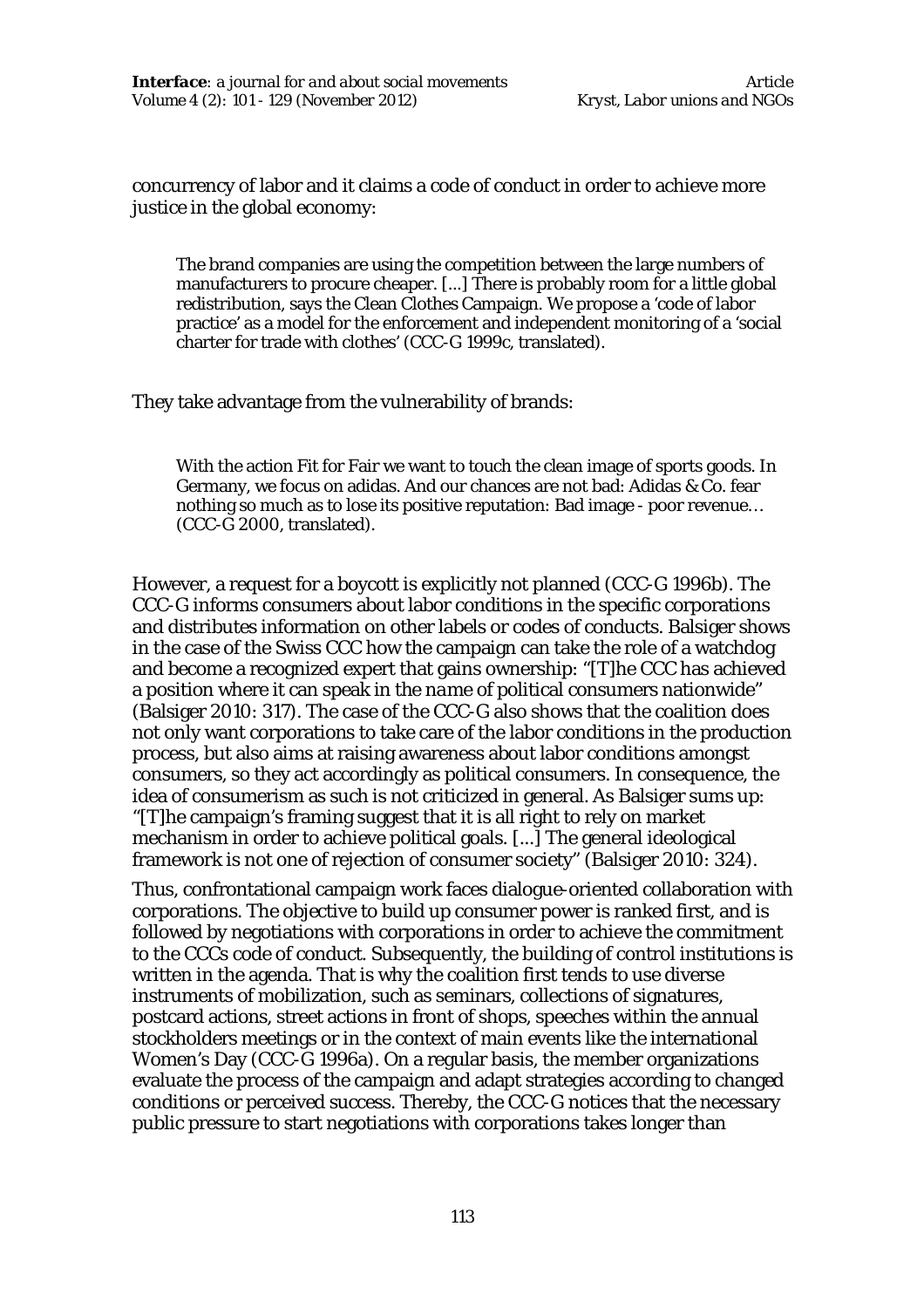expected (CCC-G 1999a). Thus, for the time being, the CCC-G has intensified its public relations work.

In the case of labor rights violations the CCC-G starts so-called urgent actions in co-operation with other CCCs (Rimml 2003, Merk 2006). Since the beginning of the CCC, there have been hundreds of cases; from 2000 to 2007 there was around 30 and possibly even more (Merk 2006: 607). The evaluation of cases between 1999 and 2003, shows that more than half of the appeals dealt with complaints about freedom of association and the right to organize or with respect to collective bargaining (Merk 2006: 608). Again, this is an incentive for labor unions to take part in the work of the CCC since it complements what they do within industrial relations institutions. These urgent appeals are understood as a call for solidarity and address consumers with the appeal to complain to companies about labor rights violations. Therefore, prepared (online) letters are sent to the corporation agents in the places of production or to their customers in Germany, for instance to Adidas:

A recent Urgent Action urges Adidas to work for laid-off union members. [...] Adidas has to act in accordance with its code of conduct for freedom of association and prevent discrimination against union members at their suppliers. Participate in the current Urgent Action under www.saubere-kleidung.de (CCC-G 2009, translated).

Some appeals also target governments or governmental organizations in selected states in the Global South to get them involved in order to secure labor standards (Rimml 2003). This depends on the responsibility in the specific case of a labor right violation, which can be reported from many organizations within the urgent appeal network: "The network consists in total of over 250 organizations and [...] any organization can, in principle, transport into the network a case of labor violation that occurs or that they hear about" (CCC-G 2012c). Regional focal points are Asia and Latin America. Protest letters are the main protest form of the CCC-G. They are usually centrally collected and then distributed to the targeted actor in good publicity.

Additionally, the CCC-G initiates so called days of action including panel discussions, information desks, learning opportunities, speeches, (street) theatre, fashion shows or movie screenings – coming from the hope of a bigger media exposure. Furthermore, members hold critical speeches at stockholder meetings as a means of protest. Actions take place in different contexts, for example on labor unions or church days. Thus, external events are used for their own publicity. Finally, a regularly used form of action is travelling guests who talk about their personal experiences with production conditions in the textile and garment industry. Balsiger, who concentrates mainly on these public actions in the case of the Swiss CCC, differentiates these actions into protests, conventional and consumer tactics (Balsiger 2010: 319f.), which can all be assigned to the confrontational style of movement actions.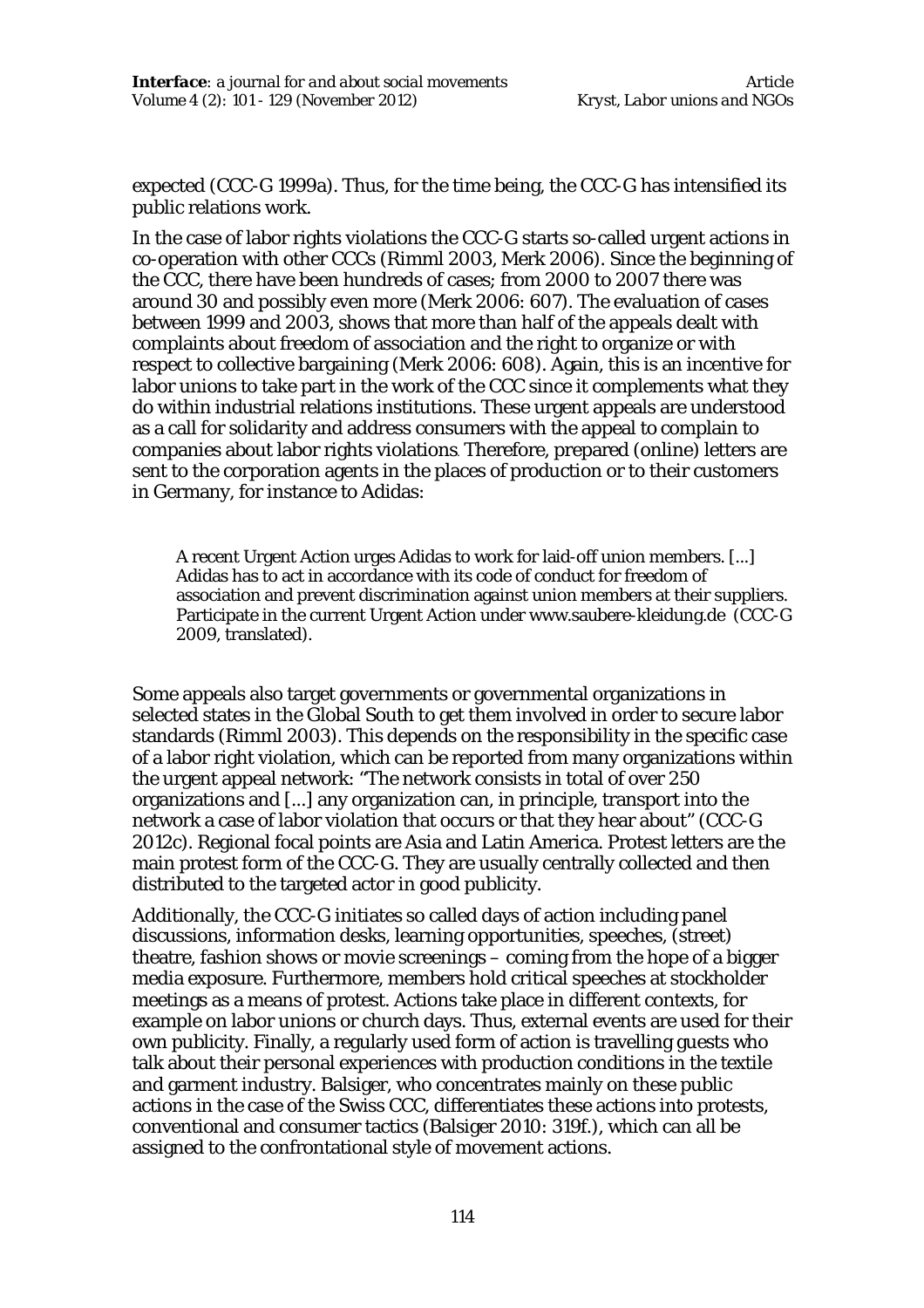# **Negotiations with corporations**

For the duration of the coalition, the actions that are oriented towards collaboration and dialogue grow, but they are still flanked by actions with publicity effect. The building of an intensive network builds the foundation for the involvement in negotiations with corporations since a joint problem definition and common strategies are necessary for these activities. Research and contacts to NGOs and labor unions located at the production areas are important for the preparation of negotiations with corporations (CCC-G 1996a).

First, conversations took place with the corporations *Otto*, *Adidas*, *Puma* and *C&A* in 1996. In 2001 the CCC-G spoke for example with *Karstadt*:

[A] delegation of the German Kampagne für 'Saubere' Kleidung (CCC) met for official talks with Karstadt (now Karstadt Quelle AG) for the second time. The company had reacted with sharp criticism of the veracity of the used sources in publications of the CCC, but also with an offer to talk. The CCC accepted the offer (CCC-G 2001, translated).

Since 2004, the CCC-G has negotiated as well with *Tchibo* and later, since 2008, with *Kik* and *Lidl.* However, for the time being, the coalition has not been able convince one of the corporations to sign the code of conduct. Initially, *Adidas* and *Puma* agreed to start a joint pilot project, but both projects failed. A successful project finally came about with the clothing company *Hess Natur*. In dialogue with the CCC-G subcontracting firms were contacted until 2005, audits through the FWF took place and ensuing meetings of a multi stakeholder committee on a yearly basis were called. Also in the case of sandblasting, the CCC-G states success in the promise of *Versace* to ban this practice in the production process. Besides the conversations with companies, the CCC-G is active through legal procedures and also targets monitoring institutions. In particular, the CCC-G complained to the *Social Accountability International (SAI)* about the certification of a certain factory and was successful two years later. After the factory was double checked, the CCC-G was informed that:

this certification should not be awarded because of violations of labor union rights [...] SÜDWIND sees this case as the confirmation of the long-standing criticism of the Clean Clothes Campaign of the outstanding influence of commercial audit companies in the SAI system (CCC-G 2003, translated).

It further took action against unfair advertising practices and complained to the OECD together with the Austrian CCC because of a violation against the OECDguidelines for multinational companies. In sum, these activities show characteristics of interest group actions and they become more important during the work of the coalition. Additionally, the targeted corporations are not only addressed directly, but the campaign tries to influence monitoring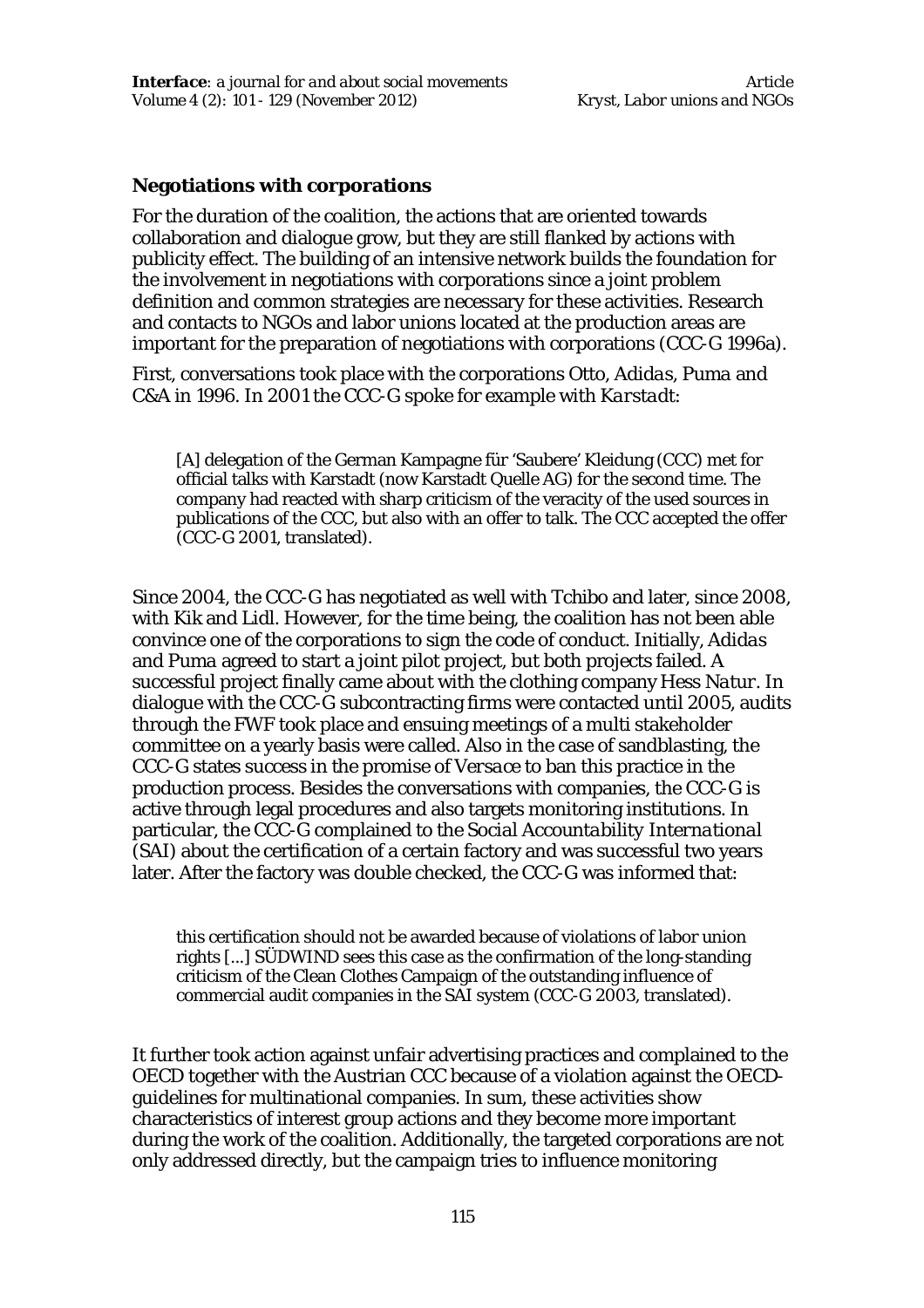institutions and they do not rely only on the mechanism of voluntary selfregulation of corporations based on consumer pressure.

Furthermore, the targets with regard to corporations broadened: Starting chronologically in the beginning, the actions concerning the eco-fair production of textiles started with a collection of signatures targeting the companies *Otto, adidas* and *C&A*. Since 2000, the activities of the CCC-G have concentrated primarily on the industry of sport textiles in the context of main sporting events. With the slogan *Fit For Fai*r the CCC-G carried out a collection of signatures and days of actions to build up consumer pressure on *Adidas* and *Puma*. On top of that, the coalition initiated actions with the focus on *Karstadt/Quelle* and protest actions took place with regard to *Triumph* and *Tchibo* during the time. Since 2007, the CCC-G has widened the spectrum of targeted corporations further and carries out activities that address discounters like *Aldi*, *Lidl* and *Kik*. These actions were later integrated into the European campaign *Better bargain*. Besides to protest postcards there are actions in front of or inside the stores. A recent development is a growing attention towards corporations selling outdoor clothing, and now several are voluntarily controlled by the multi stakeholder initiative *Fear Wear Foundation* (FWF). Furthermore, the CCC-G brings up the issue of the harmful sandblast practice within the jeans production industry and is targeting corporations like *Dolce & Gabbana* and others, as already mentioned in the beginning of the article. Recently, the CCC has asked for fire safety in factories, targeting corporations and governments for example in Pakistan. In sum, the coalition broadens the spectrum of topics within the existing areas, focuses additional corporations and aims a sector project (CCC-G 2004). At the moment, the CCC network discusses future strategies of campaigns that go beyond individual cases and might address whole countries where many labor rights violations are reported, as in Turkey (CCC-G 2012c) or even broaden the approach to other sectors (CCC 2011).

#### **Addressing politicians and the state as consumer**

Since the beginning of the 2000s the CCC-G is increasingly turning towards state actors. Attempts to influence norms and regulations through non-state activities are complemented over time through attempts to influence political decisions and address the state as a consumer in public procurement. A shift in targets of the coalition's demands can be seen in an overview of the actions that the coalition conducted from its beginning on. As a data basis I used the newsletter of the CCC-G from 1999 until 2012 (CCC-G 1999b – CCC-G 2012a) and analyzed the targets of the mentioned actions by the coalition (Table 2). Even though these mentioned actions are not all activities that the CCC-G carried out, it provides a good overview of the actions since the coalition itself portrays a representative overview of its current work. One article within the newsletter counts as one entry, due to the fact that the setup of the articles describes one action or several activities that belong to the same campaign. Only articles that mention actions of the CCC-G are taken into account while articles that describe for instance a new publication, the joining of a new member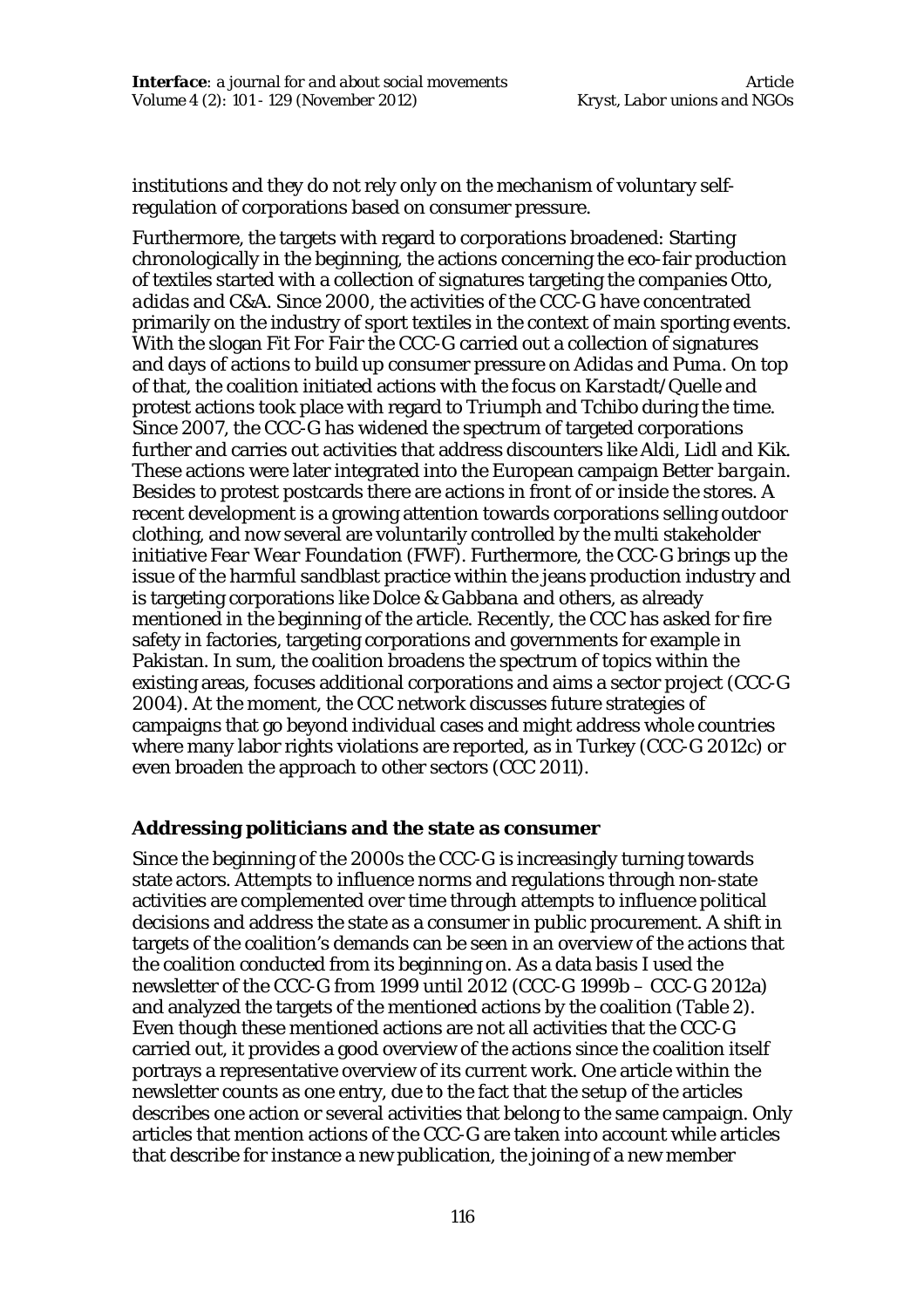organization or contain a call for donations are not part of the analysis. Finally, the mentioned demands within the articles are differentiated between demands on corporations only, demands on corporations and state actors, and demands on state actors only. Therefore within each article the actor(s) that is (are) hold responsible for reported problems and therefore asked by the CCC-G to adopt possible solutions to this problem is identified.



Table 2: Demands of the actions mentioned in the Newsletter of the CCC-G (CCC-G 1999b, CCC-G 2012a).

The table shows that actions which address only corporations dominate the beginning of the coalition's work. In the beginning governments and governmental organizations from the Global South are addressed in several cases, and from 20002 onwards, the German government and EU politicians are targeted increasingly by the CCC-G-campaigns. With some fluctuations, the overall picture provides evidence for the rise of actions that address state actors. In 2004 the CCC-G agreed on the decision that the coalition will orientate itself towards state regulation as a new pillar of their work (CCC-G 2004). Since then, activities concerning state regulation of labor and social rights have been a new working area of the CCC-G. Merk reports for the CCC in general as well that it is "exploring legal initiatives for improving working conditions [...] or to pressure public authorities to make them procure the goods they consume ethically" (Merk 2009: 607).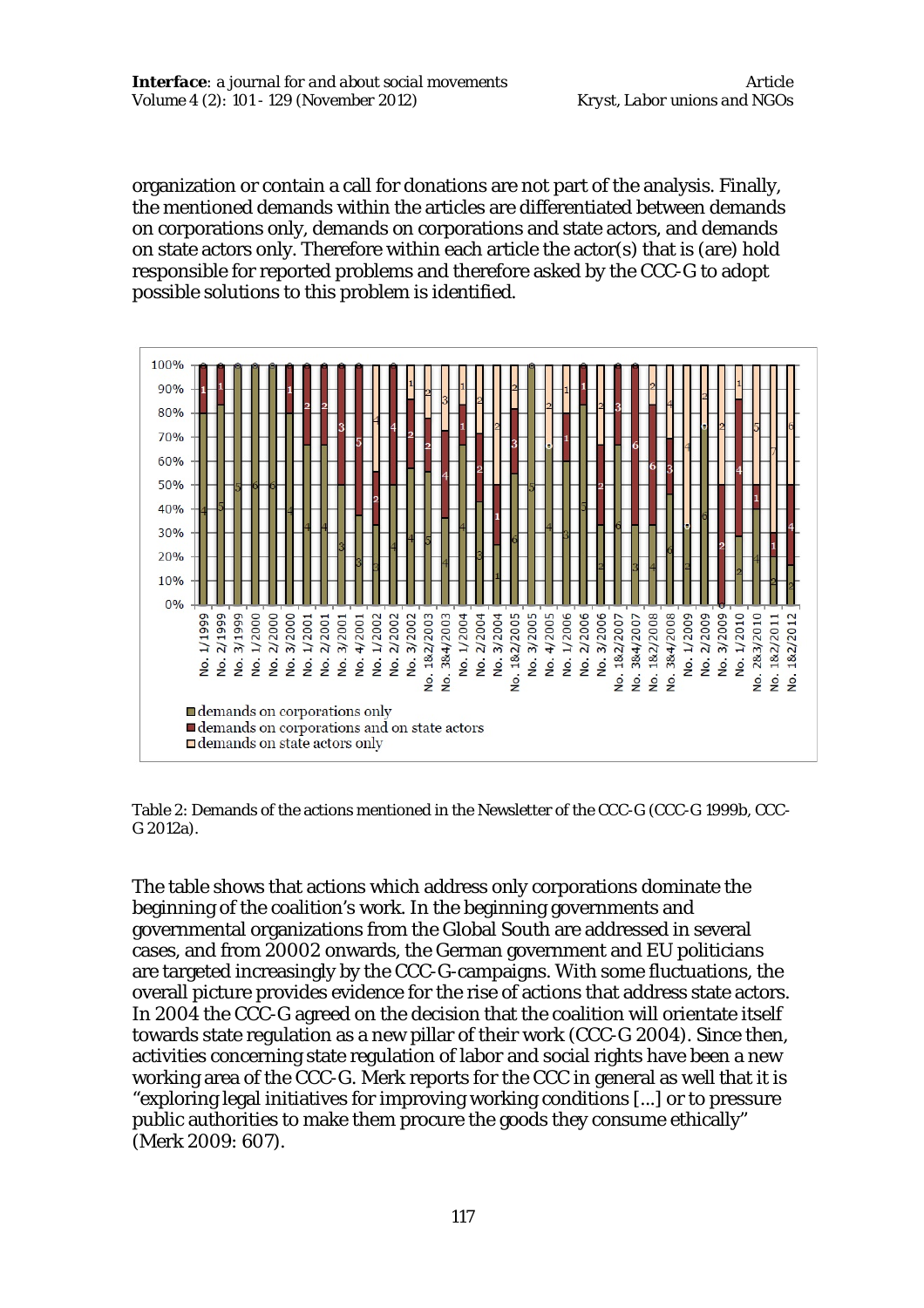This tendency points towards the question of effective regulation through voluntary self-regulation of corporations in contrast to state influence on compliance of social and ecological standards. The coalition notices problems with voluntary self-regulation through codes of conducts, which are widely acknowledged in the literature (Braun/Gearhart 2004). The shift in strategies is due to the fact that during the years since its conception, the CCC-G has seen problems with voluntary self-regulation of corporations, as mentioned by all interview partners and reported in the newsletter:

Past experiences show that companies act on a voluntary basis only on pressure, and make concessions only selectively. The situation of workers from the suppliers can be influenced only by long-term structural changes, which is why binding political regulations are more important than ever (CCC-G 2007, translated).

Problems that are mentioned are for example the potential green-washing of companies and the problem that consumers are only a minority and therefore not able to have a great impact. Furthermore, actors of the CCC-G do not want the results only be temporary, but they rather aim at sustainable change in work regulations. A campaign, however, would not have the power to effectively regulate financially strong corporations as states could via control instances. Next to these practical reasons, the NGO representative mentions the state as the responsible actor to implement workers' rights next to corporations:

The Clean Clothes Campaign in total followed this voluntary approach, that through codes of conduct companies should meet certain social standards, and I think we think that is certainly a path one should tread, but it may not remain at the voluntariness. [...] That is why we turned to government regulation and also because we believe that these are also state functions that the state cares about where labor and human rights are respected and that the instruments are much broader. So, a state can establish bodies of supervision. We work as a campaign in voluntary structures after all (CCC-G 2012d, translated).

The representative of a labor union points to the responsibility of the state and to the need of binding agreements, too. At the same time, the mechanism of voluntary-self regulation are seen very critical and other mechanisms of implementing labor standards are understood as a better strategy with regard to the regulation of labor standards in general, not solely with respect to the CCC-G: "A code of conduct that is signed by the company and whomsoever cannot work. So, all these agencies which cavort there on the field, I think they are not credible" (CCC-G 2012 e, translated). The representative of a labor union sees the CCC as "politically important" (CCC-G 2012e, translated). From a labor unions point of view the representative stresses legislations and social clauses in trade agreements at the favored strategy of labor unions, and International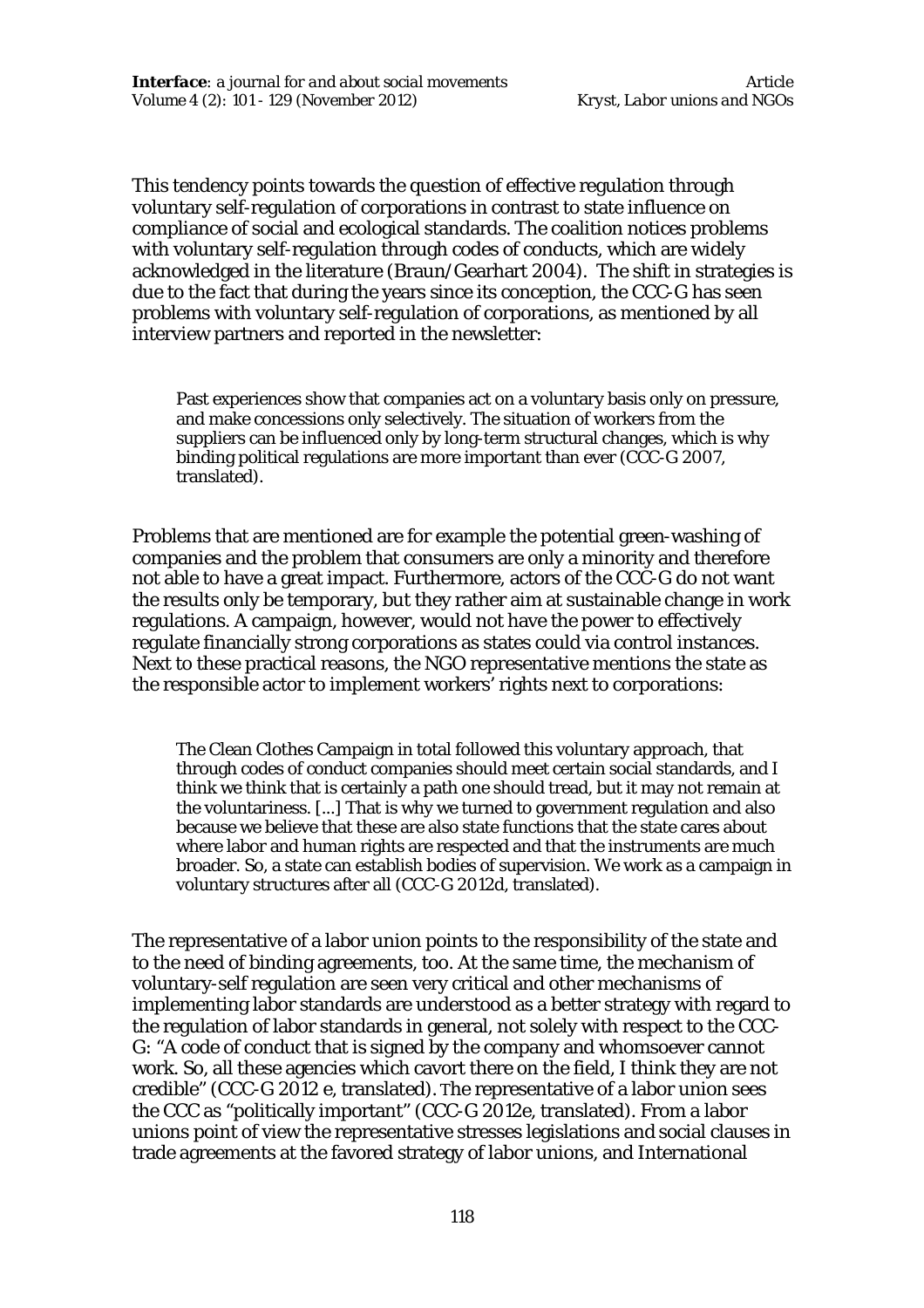Framework Agreements at the second best solution. The representative says in this regard unions go kind of their "own way" (CCC-G 2012e, translated):

We have International Framework Agreements, which we try quasi as secondbest way [...]. But of course we continue to try to influence legislative initiatives, or bilateral trade agreements that we finally get social clauses there. [...] We think the legislative authority has the responsibility (CCC-G 2012e, translated).

When it comes to International Framework Agreements, the representative emphasizes that unions are politically and financially independent and legitimated to negotiate in the name of workers, and therefore binding agreements can only be signed with labor unions.

We can agree to such a framework agreement only because we are present in the workplace. One failed at the problem of monitoring at the latest, if there is no one who controls it, so no one who is independent, let's say, financially and politically independent, and those are only the unions, those are not the NGOs. That needs to be said in plain language. And no NGO can sign any contracts or framework agreements. It is just not possible. (CCC-G 2012e, translated).

Thus, this indicates a difference of labor unions and NGOs to tend to different governance mechanism. The coalition CCC-G in total, has acted towards private governance as well as towards public regulation since the beginning of the 2000s.

The CCC-G's collaboration with state actors in Germany started in a round table of codes of conduct (*Runder Tische Verhaltenskodizes*) in 2002, in which members of the government, and representatives from NGOs, labor unions and corporations were involved. The goals of the round table were the exchange on specific topics and pilot projects dealing with codes of conducts. In 2003 the CCC-G pulled itself back from the round table after the group failed to agree on a pilot project. Furthermore, the CCC-G carried out activities that were related to the political action of the European Parliament concerning the social responsibility of corporations. Additionally, the CCC's focus was on German politicians who were active in the area of consumer protection. The CCC reacted to guidelines of a possible new consumer information law in Germany, and asked for further action:

The German CCC considers that such a step can be an important part alongside other actions on the concrete implementation of a policy of corporate social responsibility [...] [we need] a) the legal obligation of a public company for regular reporting, [...] and b) the establishment of a state body for independent monitoring of compliance with the above mentioned labor standards (CCC-G 2002, translated).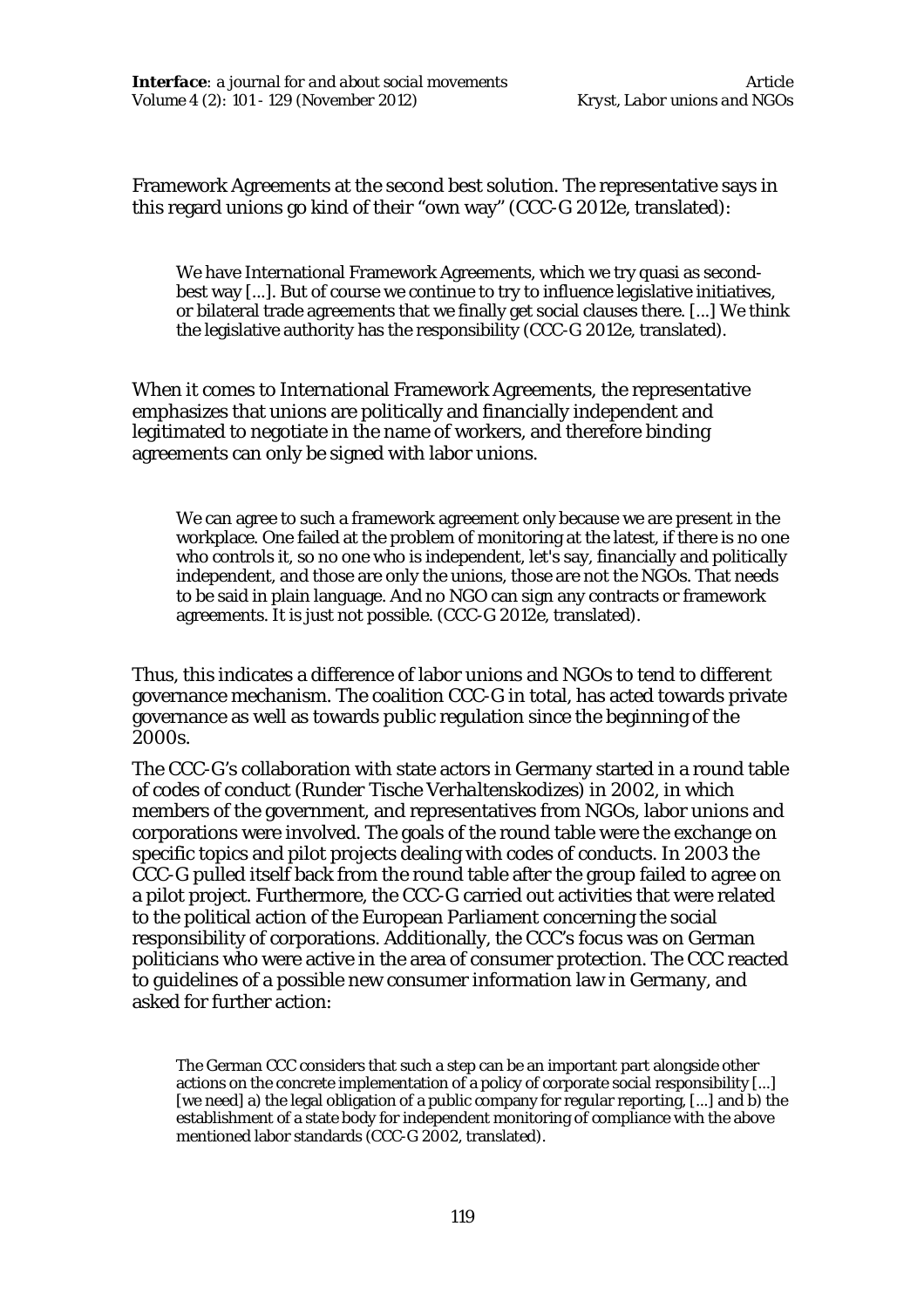Lately, the so called Ruggie-Framework especially serves as point of reference for the CCC. The Council of the EU expressed its support for the framework of John Ruggie, the UN Special Representative on Human Rights and Transnational Corporations and Other Business Enterprises, which names both the state's duty to protect against human rights violations and the responsibility of corporations to respect human and not only workers' rights. Currently, the CCC-G specifically demands the German government not to hinder the adoption of an EU directive that imposes higher transparency standards on enterprises, namely to report regularly on their actions' effects on the environment and human-beings in the whole value chain.

It is noteworthy that state function owners are not only activated in their role as lawmakers, but also in their position as consumers – not as individuals, but as actors responsible for the management of public procurements. Even though sometimes governments in the global south or in Europe are also targeted by the campaign, the introduction of the issue of public procurement is a stimulus for this direction of the campaign (CCC-G 2012b). The EU regulation on public procurement that needs to be implemented in national law, becomes a new options for the coalition, and other CCC-groups and government throughout Europe to engage in public procurement as well, thus transnational diffusion plays an important role.

Regarding the aim of an ecological-fair public procurement, the CCC-G negotiates together with local authorities, federal state governments and textile corporations like *Bierbaum & Proenen*. Additionally, citizens should put pressure on a local level, so that the public authorities consider social and ecological criteria in terms of acceptance of tender. Keeping in mind the enormous amount of money that is spent by the state authorities, this is meant to have a great impact. In the beginning the coalition set a focus on the federal state Nordrhein-Westfalen. At the same time several local authorities and federal states included social and ecological criteria in their laws regarding the awarding of contracts. Since 2007 the CCC-G has been a member of the *Netzwerk Corporate Accountability (CorA)*, a group of civil society organizations that works for ecological-fair public procurement. Thus, amongst others governments are held responsible:

But without public pressure, the government does not seem to be ready to meet this responsibility. Therefore, the Corporate Accountability (CorA) network for corporate responsibility was founded [...]. The CCC is actively involved in this work. [...] Help us: In order to exert pressure on the public debate and the decision of the Bundestag, we urge the chairmen of the parliamentary groups connected to the government [...] to vote for the inclusion of social and environmental criteria into the German public procurement law (CCC-G 2007, translated).

Put it in a nutshell, the ongoing balancing act between confrontation and collaboration with regard to corporations is extended by the orientation towards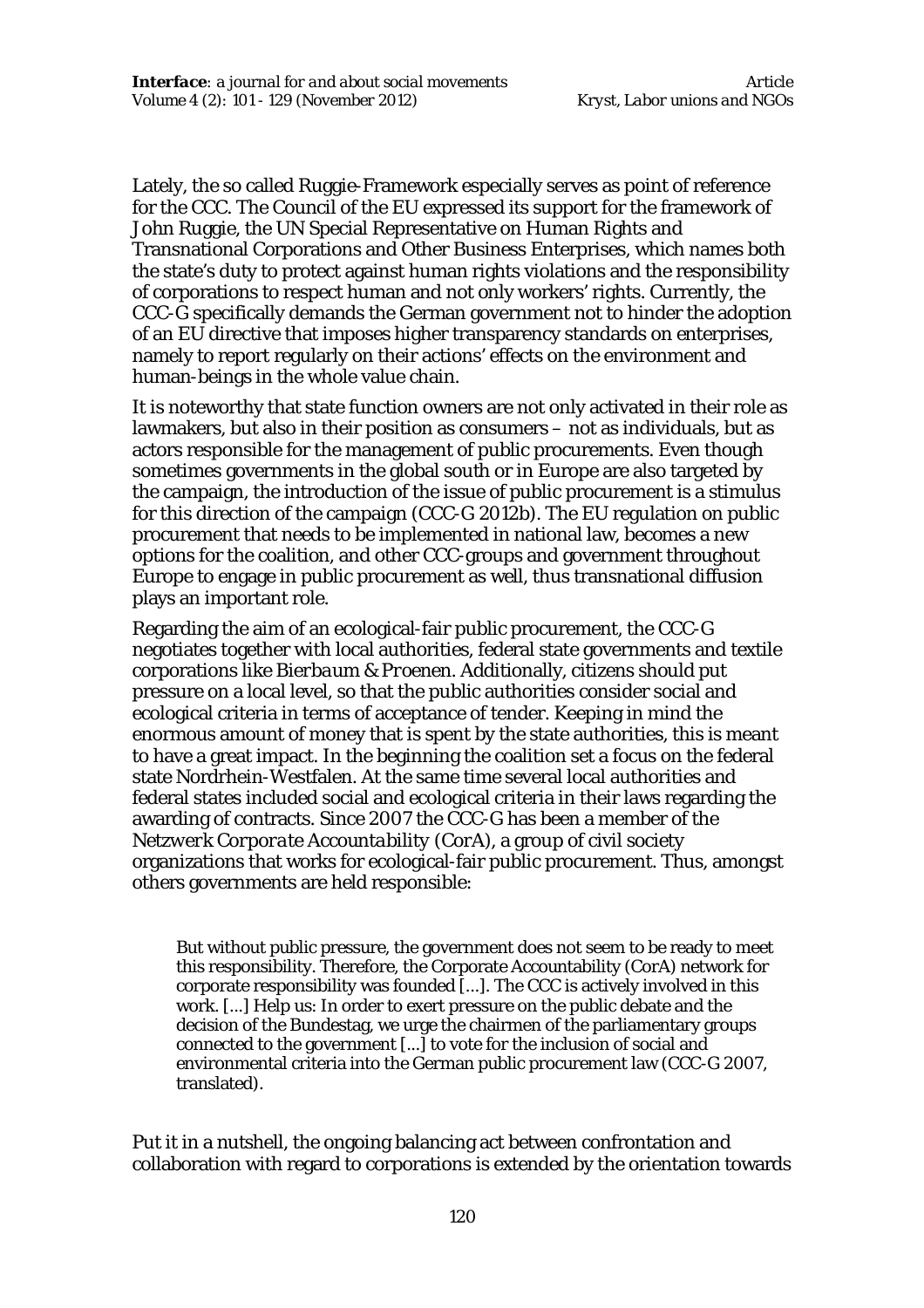state actors due to problems with instruments of voluntary self-regulation and rising political options.

# **A more effective hybrid strategy?**

The development of the CCC-G's actions show that they push for both, on the one side for private governance by corporations, but here additionally monitoring institutions are addressed and on the other side for public regulation through state actors on national and supranational level, whereas these are not only addressed in their function as lawmakers but also as a potentially political consumer. In sum, the CCC-G has developed a hybrid strategy between public and private governance. The approach of voluntary selfregulation of corporations is still used, but complemented with a new pillar.

As research on business governance shows, governance without the state is limited in its capabilities and results. Private governance instruments can function in interplay with state regulations and some results point to the effectiveness of complementary regulation instruments: Private governance can support state regulation and the state can serve as legitimizer, public monitor and influential buyer with regard private standard setting attempts (Weil/Mallo 2007, Amengual 2010, Overdevest 2010). Similarly, the hybrid strategy of the CCC-G, especially the connection of promoting transnational private standards with targeting the state as consumer, might be an effective approach. Of course, the success of the coalition is difficult to estimate in general. Even though several initiatives made a visible impact, the coalition helped to solve concrete labor condition issues through urgent actions (Rimml 2003) and works as an important influencing factor of political consumerism (Balsiger 2010), the results might be short-lived, activities might lead to a reaction at a later point in time or to learning and self-assurance effects within the activist groups themselves (Merk 2009: 610). Nevertheless, from the CCC-Gs point of view, the orientation towards state actors, particularly through the focus on public procurement, seems to make a growing impact on the national and local level, as the interview partners report. Thus, the possible shift of the coalition's strategy between public and private governance arenas and their interplay opens up a broad room for maneuver of coalitions of labor unions and NGOs where they can take advantage from.

# **Conclusion**

Coalitions of labor unions and NGOs that try to secure labor standards in a globalized economy have been on the rise since the 1990s. For a better understanding of the room for maneuver of labor unions and NGOs in the worldwide struggle for labor regulation it is important to illustrate the possible coalition's strategies. So far, social movement and labor unions research, as well as research of union/NGO coalitions, mainly report findings on the emergence of coalitions, while the actions of these coalitions once they are established have been only scarcely conceptualized. Different ideal types of networks can provide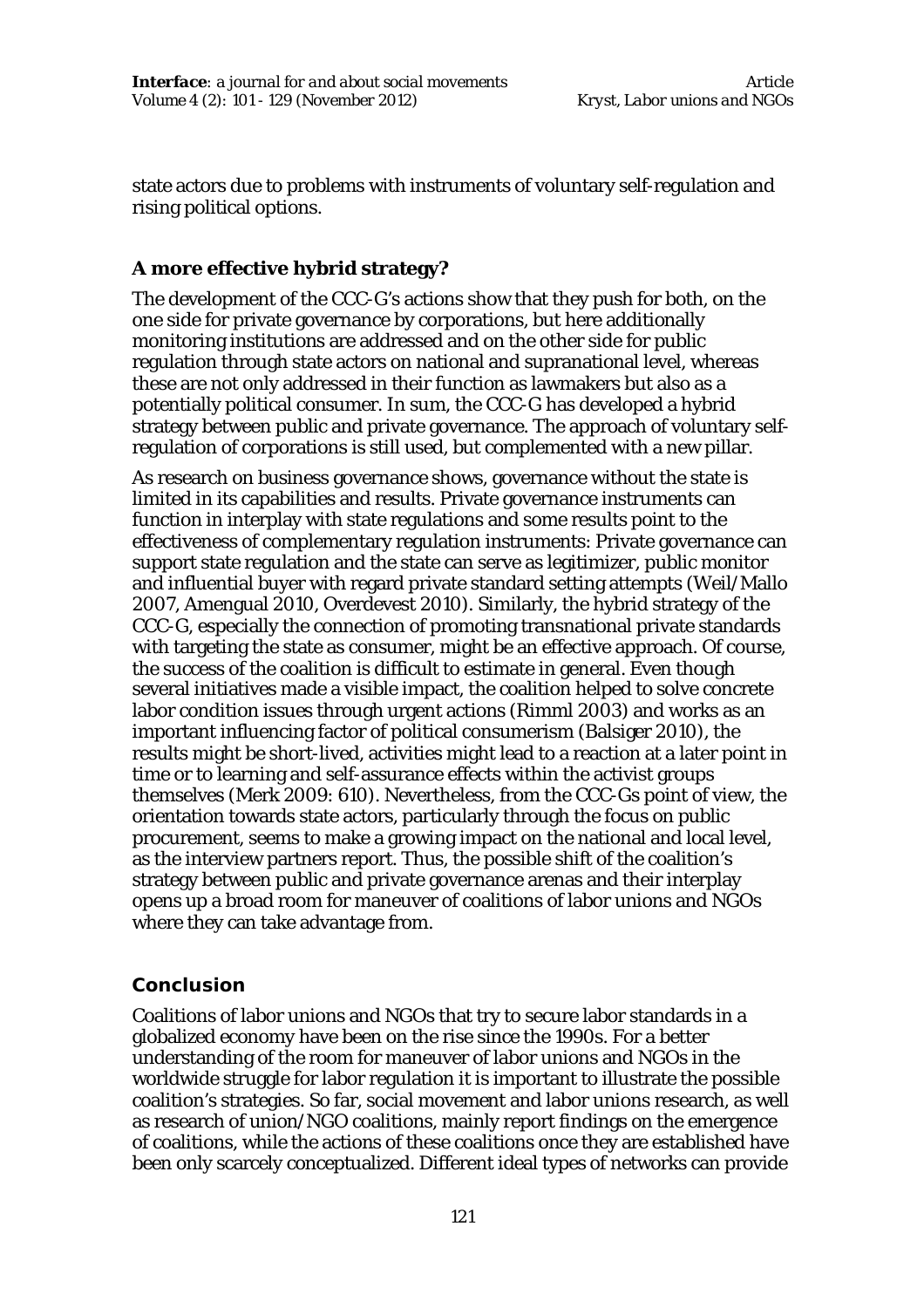a heuristic to put empirical findings into order. The distinction between social movement actions and interest group actions helps to characterize the actions of union/NGO coalitions while at the same time the borders between the actors blur. Using the perspectives of business governance and the sociology of markets, diverse forms of regulation in the public and private arena can be taken into account when it comes to the targets of the coalitions.

The case study of the *Clean Clothes Campaign* in Germany, a network of labor unions and NGOs fighting for labor standards in the garment industry since 1998, shows the possible development of these coalitions in the context of global labor regulation. By now, the CCC-G shows a stable and intensive co-operation. This study presents in longitudinal form how unions and NGOs build up an intensive co-operation. The core members of the coalition are defined as an issue network with tendencies towards a policy community. The objective of the CCC-G was originally to establish a code of conduct for corporations. CCC-G states political consumerism as an appropriate instrument to secure labor standards. Thus, the union/NGO coalition regards private governance of labor as a possible addition to public regulation. In the beginning, the CCC-G mainly carried out movement actions like protests with the purpose of agenda setting. Now, these actions remain important activities for the coalition, but negotiations and collaboration with corporations and state function owners have become more relevant. Concerning the targets of the CCC-Gs actions, a shift is visible towards a hybrid strategy that addresses corporations and likewise state actors. This strategy originates from the limited success in endeavors that focused solely on private regulations and the rise of new political options within the EU. It is noteworthy that state actors are particularly addressed as consumers with regard to public procurement. Public regulation and originally private political consumerism are connected in this example.

The efforts of the CCC to secure labor standards is one of many non-state initiatives that deal with instruments of voluntary self-regulation of transnational corporations, but it also shows orientation towards public regulation. Hence, different strategies for non-state actors to integrate labor (and environmental) standards into a globalized economy exist and can be combined. As research on business governance shows, the interplay of public and private governance might also be a more effective strategy for these coalitions. For future research, additional case studies, preferably as comparisons, can help to gain insight into further drivers of different coalitions' strategies. This study for instance points at the need for further attention to learning aspects from other transnational non-state actors in order to understand how labor unions and NGOs take advantage from different strategies in the struggle about transnational labor regulation.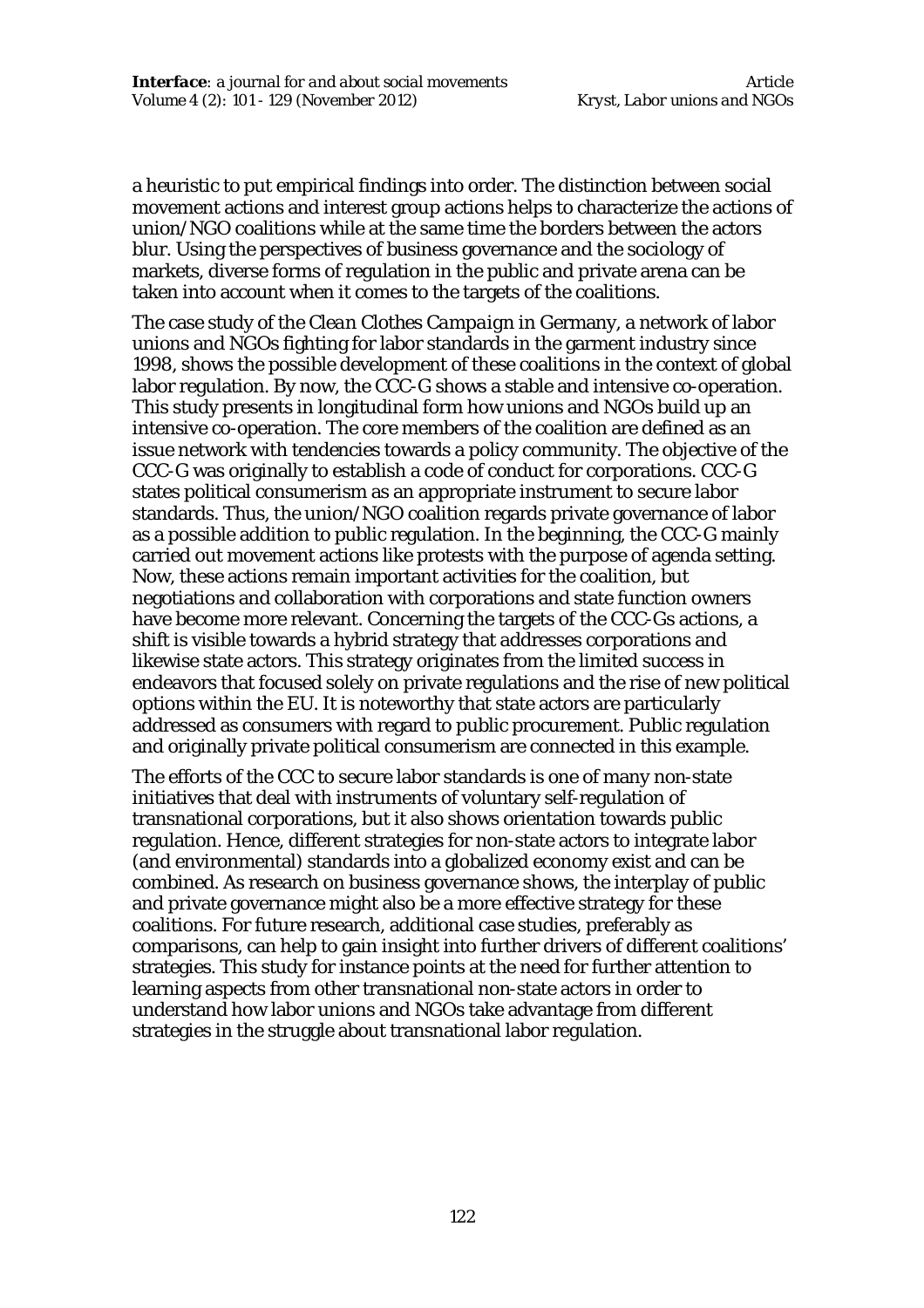#### **References**

Altvater, Elmar 1999. "Vernetzung ungleicher Partner. NGOs und Gewerkschaften in der Kampagne für 'Codes of Conduct'." Pp. 320-337 in *Neue soziale Bewegungen. Impulse, Bilanzen und Perspektiven*, edited by Ansgar Klein, Hans-Josef Legrand and Thomas Leif. Wiesbaden: Westdeutscher Verlag.

Altvater, Elmar and Birgit Mahnkopf 1993. *Gewerkschaften vor der europäischen Herausforderung. Tarifpolitik nach Mauer und Maastricht.* Münster: Westfälisches Dampfboot.

Amengual, Matthew 2010. "Complementary Labor Regulation: The Uncoordinated Combination of State and Private Regulators in the Dominican Republic." *World Development 38*: 405-414.

Anner, Mark 2000. "Local and Transnational Campaigns to End Sweatshop Practices." Pp. 238-255 in *Transnational Cooperation among Labor Unions*, edited by Michael E. Gordon and Lowell Turner. Ithaca, London: Cornell University Press.

Anner, Mark and Peter Evans 2004. "Building bridges across a double divide: alliances between US and Latin American labour and NGOs." *Development in Practice 14(1&2)*: 34-47.

Arenas, Daniel, Josep M. Lozano and Laura Albareda 2009. "The Role of NGOs in CSR: Mutual Perceptions Among Stakeholders." *Journal of Business Ethics 88*: 175-197.

Ascoly, Nina and Ineke Zeldenrust 1999. "Die Kodex-Debatte im Kontext – ein Jahrzehnt Kampagnenarbeit für 'Clean Clothes'." Pp. 11-32 in Gezähmte Modemultis. Verhaltenskodizes: ein Modell zur Durchsetzung von Arbeitsrechten? Eine kritische Bilanz, edited by Bettina Musiolek. Frankfurt/Main: Brandes und Apsel.

Avdagić, Sabina and Colin Crouch 2006. "Organized Economic Interests: Diversity and Change in an Enlarged Europe." Pp. 196-215 in *Developments in European Politics*, edited by Paul M. Heywood, Erik Jones, Martin Rhodes and Ulrich Sedelmeier. Houndmills: Palgrave Macmillan.

Balsiger, Philip 2010. "Making Political Consumers: The Tactical Action Repertoire of a Campaign for Clean Clothes." *Social Movement Studies 9(3)*: 311-329.

Bartley, Tim 2003. "Certifying Forests and Factories: States, Social Movements, and the Rise of Private Regulation in the Apparel and Forest Products Fields." *Politics & Society 31*: 433-464.

Bartley, Tim 2007. "Institutional Emergence in an Era of Globalization: The Rise of Transnational Private Regulation of Labour and Environmental Conditions." *American Journal of Sociology 113(2)*: 297-351.

Bieler, Andreas and Ingemar Lindberg 2011. "Globalisation and the new challenges for transnational solidarity: an introduction." Pp. 3-15 in *Global*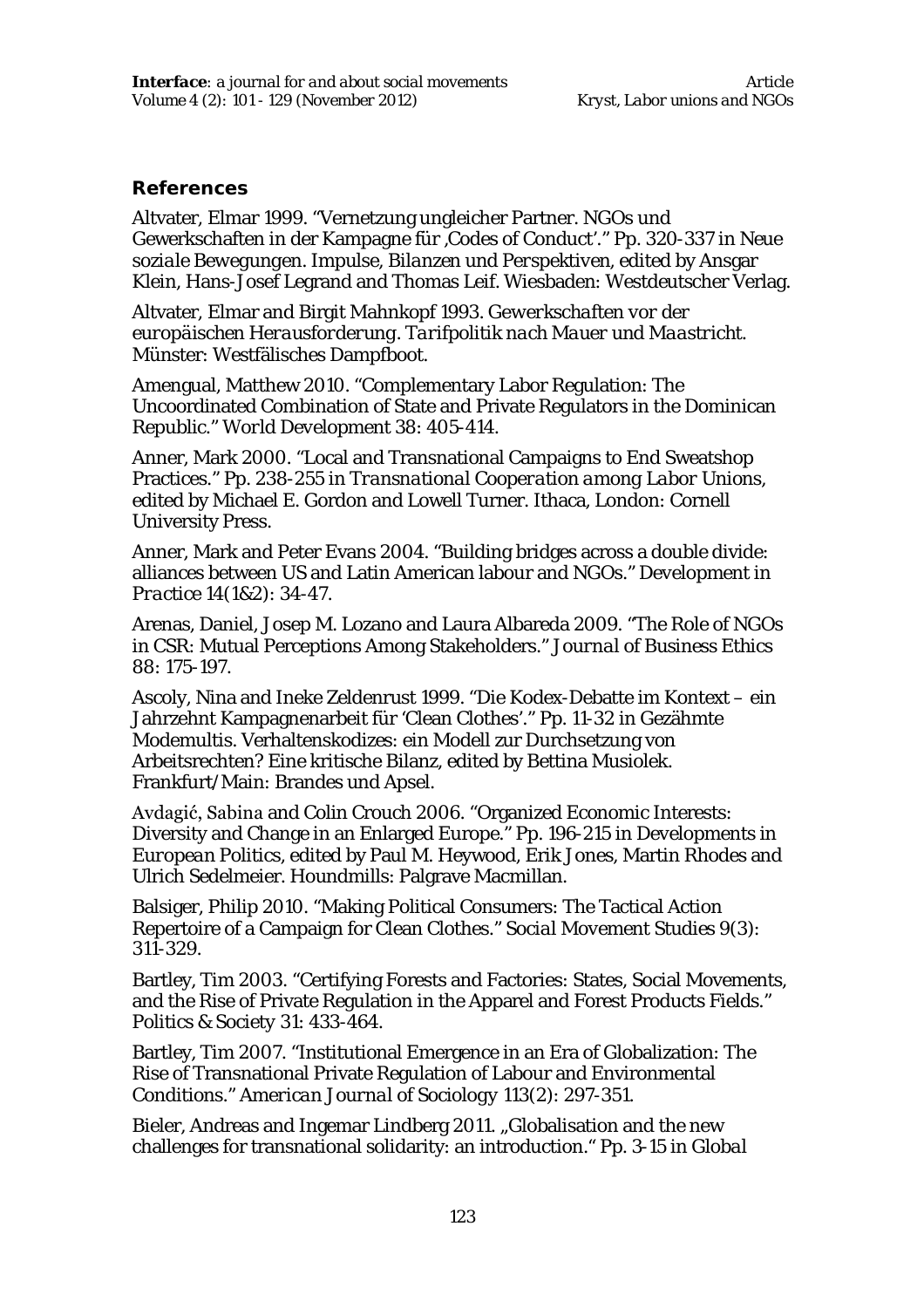*Restructuring, Labour and the Challenges for Transnational Solidarity*, edited by Andreas Bieler and Ingemar Lindberg. London, New York: Routledge.

Braun, Rainer and Judy Gearhart 2004. "Who should code your conduct? Trade union and NGO differences in the fight for workers' rights." *Development in Practice 14(1&2)*: 183-196.

CCC (Clean Clothes Campaign) 2011. Minutes of Meeting.

CCC 2012. CCC Campaigns: http://www.cleanclothes.org/campaigns (accessed 27.04.2012).

CCC-G (Clean Clothes Campaign Germany, Kampagne für Saubere Kleidung) 1996a. Kampagnenkonzept der Kampagne für Saubere Kleidung.

CCC-G 1996b. Selbstverständniserklärung der Kampagne für Saubere Kleidung.

CCC-G 1998. Strukturpapier der Kampagne für Saubere Kleidung.

CCC-G 1999a. Protokoll Trägerkreis-Strategieseminar der Kampagne für Saubere Kleidung.

CCC-G 1999b. Rundbrief der Kampagne für Saubere Kleidung 1/1999.

CCC-G 1999c. Rundbrief der Kampagne für Saubere Kleidung 2/1999.

CCC-G 2000. Rundbrief der Kampagne für Saubere Kleidung 1/2000.

CCC-G 2001. Rundbrief der Kampagne für Saubere Kleidung 4/2001.

CCC-G 2002. Rundbrief der Kampagne für Saubere Kleidung 1/2002.

CCC-G 2003. Rundbrief der Kampagne für Saubere Kleidung 1&2/2003.

CCC-G 2004. Protokoll Trägerkreis-Klausurtagung der Kampagne für Saubere Kleidung.

CCC-G 2007. Rundbrief der Kampagne für Saubere Kleidung 3&4/2007.

CCC-G 2009. Rundbrief der Kampagne für Saubere Kleidung 1/2009.

CCC-G 2010a. Strukturpapier der Kampagne für Saubere Kleidung.

CCC-G 2010b. Interview with the co-ordinator of the CCC-G.

CCC-G 2012a. Rundbrief der Kampagne für Saubere Kleidung 1&2/2012.

CCC-G 2012b. Interview with the co-ordinator of the CCC-G.

CCC-G 2012c. Interview with the urgent appeal co-ordinator of the CCC-G.

CCC-G 2012d. Interview with an NGO representative of the CCC-G.

CCC-G 2012e. Interview with a labor union representative of the CCC-G.

CCC-G 2012f. Kodex der Kampagne für Saubere Kleidung: http://www.sauberekleidung.de/index.php/ccc-verhaltenskodex (accessed 04.10.2012).

Compa, Lance 2004. "Trade unions, NGOs, and corporate codes of conduct." *Development in Practice 14(1&2)*: 210-215.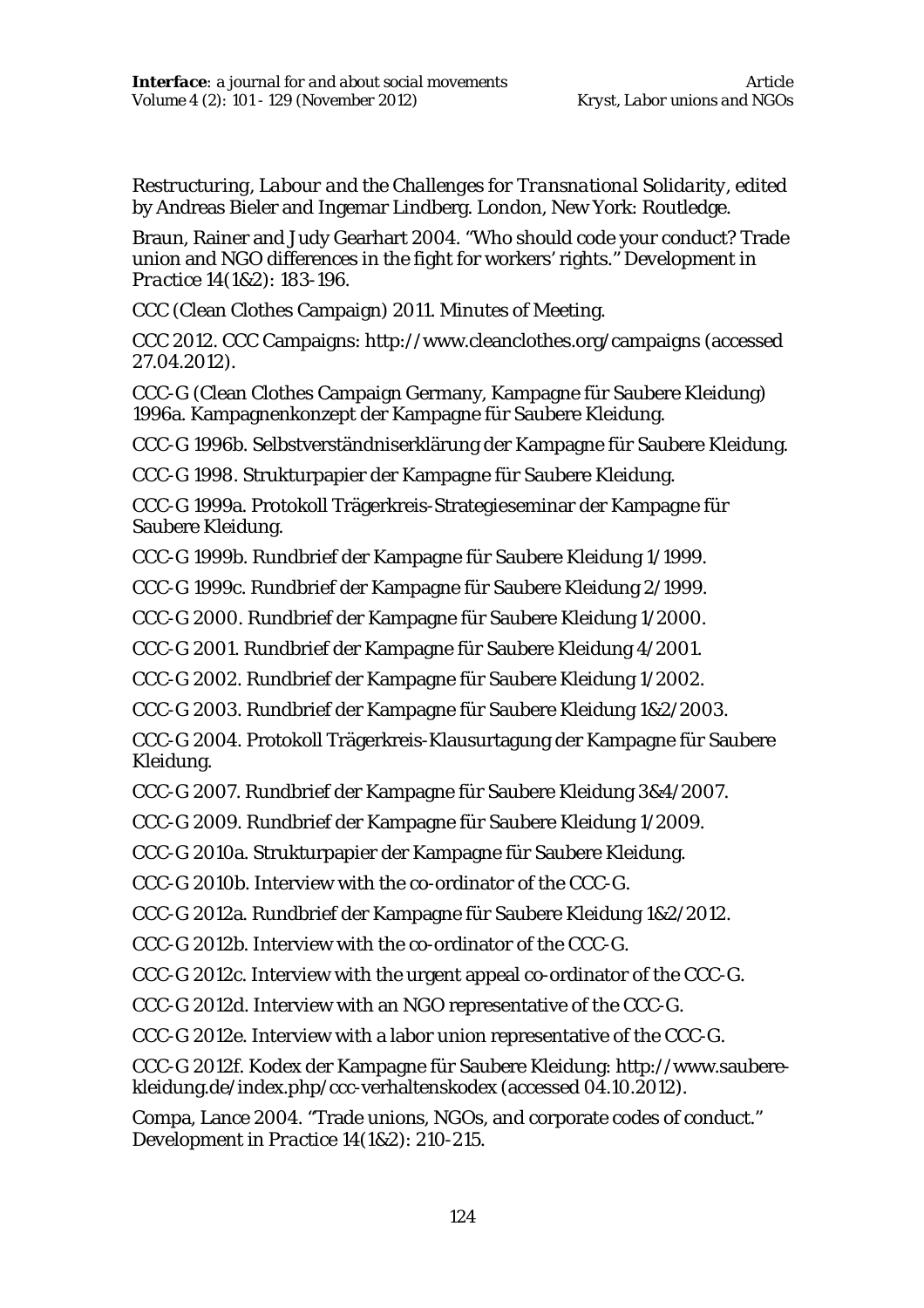Connor, Tim 2004. "Time to scale up cooperation? Trade unions, NGOs, and the international anti-sweatshop movement." *Development in Practice 14(1&2)*: 61- 70.

della Porta, Donnatella 2006. "From corporatist unions to protest unions? On the (difficult) relations between organized labor and new social movements." Pp. 71-96 in *The Diversity of Democracy. Corporatims, Social Order and Political Conflict*, edited by Colin Crouch and Wolfgang Streeck. Cheltenham: Edward Elgar.

Dobusch, Leonhard and Sigrid Quack 2010. *Urheberrecht zwischen Kreativität und Verwertung. Transnationale Mobilisierung und private Regulierung*. Köln: Max-Planck-Institut für Gesellschaftsforschung.

Eade, Deborah 2004. "International NGOs and Unions in the South: Worlds apart or Allies in the Struggle?" *Development in Practice 14(1&2)*: 71-84.

Egels-Zandén, Niklas and Peter Hyllman 2006. "Exploring the Effects of Union – NGO Relationships on Corporate Responsibility: The Case of the Swedish Clean Clothes Campaign." *Journal of Business Ethics 64*: 303-316.

Egels-Zandén, Niklas and Peter Hyllman 2011. "Differences in Organizing Between Unions and NGOs: Conflict and Cooperation Among Swedish Unions and NGOs." *Journal of Business Ethics 101*: 249-261.

Ehmke, Ellen, Aino Simon and Jenny Simon 2009. "Internationale Arbeitsstandards im globalen Kapitalismus" Pp. 12-42 in *Internationale Arbeitsstandards in einer globalisierten Welt*, edited by Ellen Ehmke. Wiesbaden: Verlag für Sozialwissenschaften.

Fairbrother, Peter 2008. "Social Movement Unionism or Trade Unions as Social Movements." *Employee Responsibilities and Rights Journal of Sociology 20*: 213-220.

Fairbrother, Peter and Edward Webster 2008. "Social Movement Unionism: Questions and Possibilities*." Employee Responsibilities and Rights Journal of Sociology 20*: 309-313.

Ford, Michele 2009. *Workers and Intellectuals. NGOs, Trade Unions and the Indonesian Labour Movement*. Singapore: NUS Press.

Frege, Carola M. and John Kelly 2003. "Union Revitalization Strategies in Comparative Perspective." *European Journal of Industrial Relations 9*: 7-24.

Frundt, Henry J. 2010. "Sustaining Labor-Environmental Coalitions: Banana Allies in Costa Rica." *Latin American Politics and Society 52(3)*: 99-129.

Gallin, Dan 2000: *Trade Unions and NGOs: A Necessary Partnership for Social Development.* United Nations Research Institute for Social Development: Civil Society and Social Movements Program, Paper No. 1.

Greven, Thomas 2001: "Die Auseinandersetzung um Internationale Arbeiterrechte: Möglichkeiten und Grenzen demokratischer Partizipation" Pp. 178-192 in *Global Governance? Voraussetzungen und Formen demokratischer*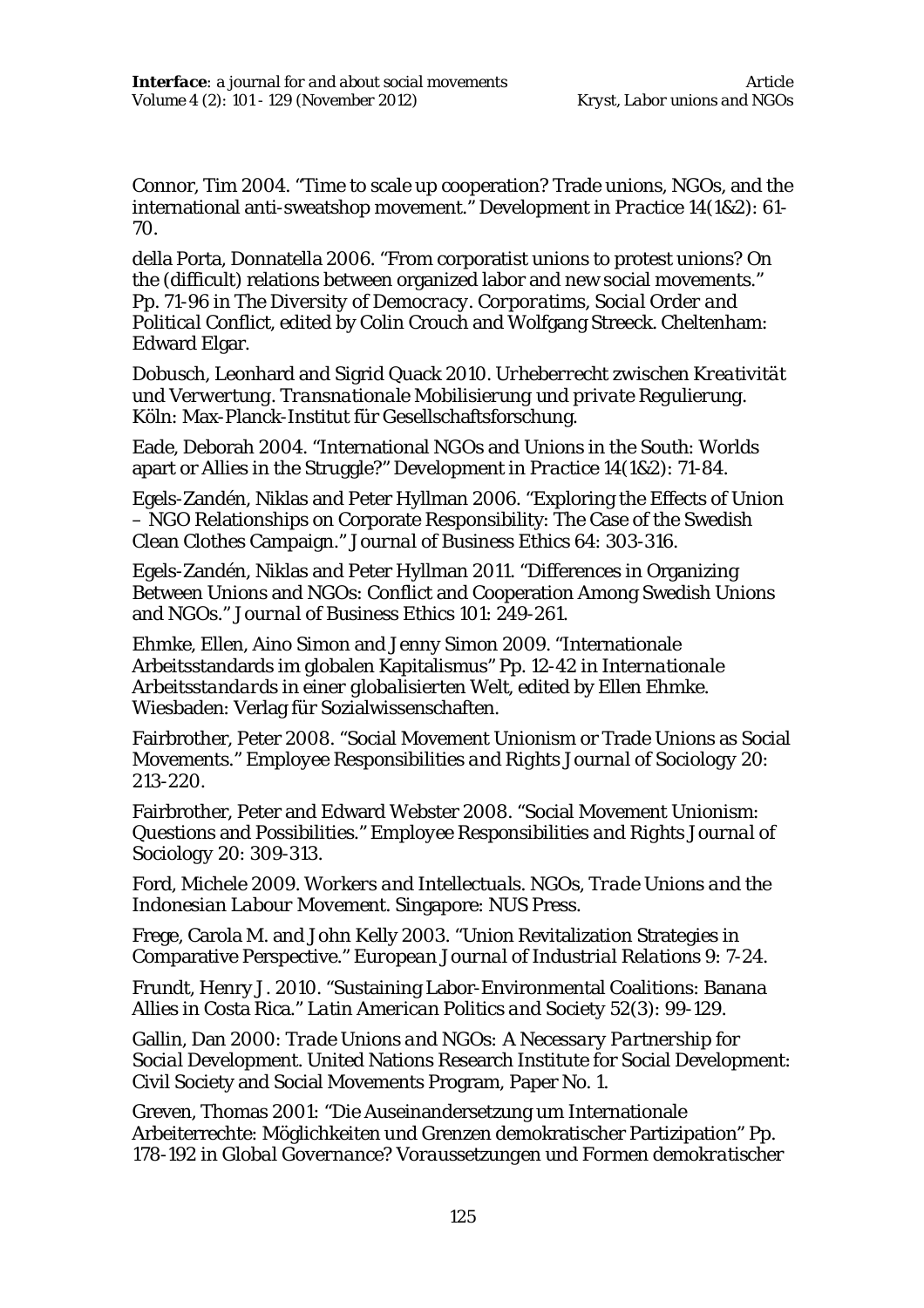*Beteiligung im Zeichen der Globalisierung* edited by Michael Berndt and Detlef Sack. Wiesbaden: Westdeutscher Verlag.

Hale, Angela 2004. "Beyond the barriers: new forms of labour internationalism." *Development in Practice 14(1&2)*: 158-162.

Hale, Angela and Jane Wills 2007. "Women Working Worldwide: transnational networks, corporate social responsibility and action research." *Global Networks 7(4)*: 453-476.

Hassel, Anke 2008: "The Evolution of a Global Labor Governance Regime". *Governance: An International Journal of Policy, Administration, and Institutions 21(2)*: 231-251.

Huyer, Sophia 2004. "Challenging relations: a labour-NGO coaltion to oppose the Canada-US and North American Free Trade Agreements, 1985-1993." *Development in Practice 14(1&2)*, pp. 48-60.

Jones, Andrew W., Richard N. Hutchinson, Nella Van Dyke, Leslie Gates and Michele Companion Michele 2001. "Coalition Form and Mobilization Effectiveness in Social Movements." *Sociological Spectrum 21(2)*: 207-231.

Keck, Margaret E. and Kathryn Sikkink 1998: *Activists beyond borders: advocacy networks in international politics*. Ithaca, N.Y.: Cornell University Press.

King, Brayden G. and Nicholas A. Pearce 2010: "The Contentiousness of Markets: Politics, Social Movements, and Institutional Change in Markets." *Annual Review of Sociology 36(1)*: 249-267.

Koch-Baumgarten, Sigrid 1999. *Gewerkschaftsinternationalismus und die Herausforderung der Globalisierung. Das Beispiel der Internationalen Transportarbeiterföderation (ITF).* Frankfurt/Main, New York: Campus.

Koch-Baumgarten, Sigrid 2006. "Globale Gewerkschaften und Industrielle Beziehungen in der Global Governance" *Industrielle Beziehungen, 13(3)*: 205- 222.

Koch-Baumgarten, Sigrid 2011: "Gewerkschaften und Global Governance: Grenzen und Möglichkeiten einer grenzüberschreitenden Regulierung von Erwerbsarbeit". *Internationale Politik und Gesellschaft, 2*: 51-68.

Krüger, Sabine 2002: *Nachhaltigkeit als Kooperationsimpuls. Sozialökologische Bündnisse zwischen NGOs und Gewerkschaften*. Münster: Westfälisches Dampfboot.

Kryst, Melanie 2010: *Gewerkschaften und NGOs unter den Bedingungen der Globalisierung: Neue Allianz zur internationalen Regulierung von Arbeit*. Marburg: Philipps-University of Marburg. Diploma thesis, unpublished.

Kryst, Melanie 2012: "Gewerkschaften und NGOs gemeinsam für soziologische und ökologische Nachhaltigkeit. Ein Analyserahmen zur Untersuchung des Bündnisses Kampagne für Saubere Kleidung" in *Proceedings*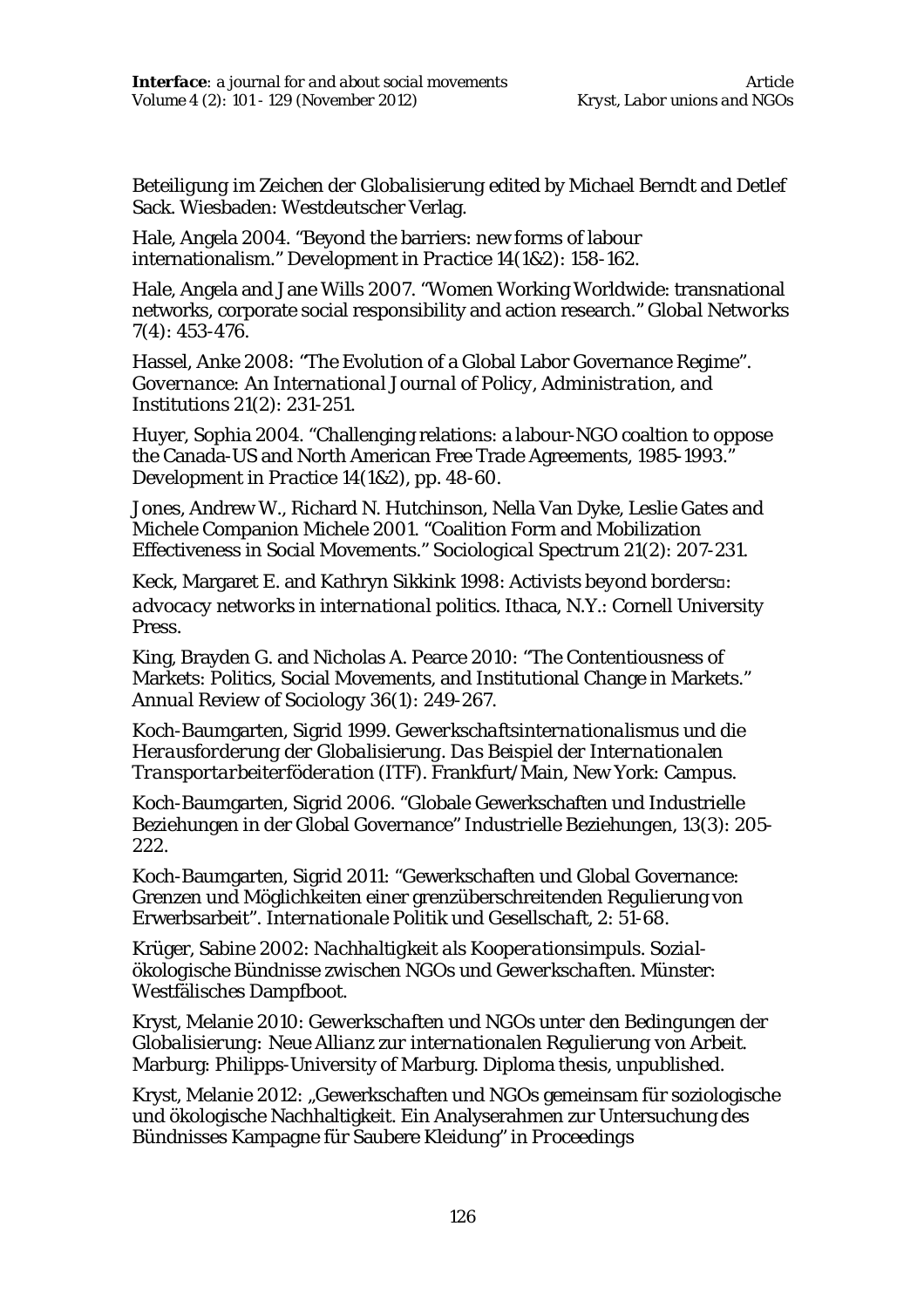*Nachwuchsgruppe Umweltsoziologie 7th-8th October 2011, Lüneburg*, submitted.

Lahusen, Christian 1996. "'Interest group politics'? Eine ländervergleichende Studie zur verbandlichen Arbeit sozialer Bewegungsorganisationen" *Forschungsjournal Neue Soziale Bewegungen 9(4):* 28-38.

Lahusen, Christian 1997: "Die Organisation kollektiven Handelns – Formen und Möglichkeiten internationaler Kampagnen." Pp. 175-194 in *Vernetzt und Verstrickt. Nicht-Regierungs-Organisationen als gesellschaftliche Produktivkraft* edited by Elmar Altvater, Achim Brunnengräber, Markus Haake and Heike Walk. Münster: Westfälisches Dampfboot.

Lethbridge, Jane 2004: "Combining worker and user interests in the health sector: trade unions and NGOs." *Development in Practice, 14(1&2)*: 234-247.

Lethbridge, Jane 2009: "Trade unions, civil society organisations and health reforms." *Capital & Class, 33(2)*: 101-129.

Mayer, Brian 2009: "Cross-Movement Coalition Formation: Bridging the Labor-Environment Divide." *Sociological Inquiry, 79(2)*: 219-239.

Merk, Jeroen 2009. "Jumping Scale and Bridging Space in the Era of Corporate Social Responsibility: Cross-Border Labour Struggles in the Global Garment Industry." *Third World Quarterly 30*: 599-615.

O'Rourke, Dara 2008: "Market Movements: Nongovernmental Organization Strategies to Influence Global Production and Consumption." *Journal of Industrial Ecology, 9(1-2)*: 115-128.

Obach, Brian K. 2004: *Labor and the environmental movement: The quest for common ground*. Cambridge: MIT Press.

Overdevest, Christine 2010. "Comparing forest certification schemes: the case of ratcheting standards in the forest sector." *Socio-Economic Review 8(1):* 47-76.

Povey, Elaheh R. 2004: "Trade unions and women's NGOs: diverse civil society organisations in Iran" *Development in Practice, 14(1&2)*: 254-266.

Raschke, Joachim 1988: *Soziale Bewegungen. Ein historisch-systematischer Grundriss. 2. Auflage*. Frankfurt/Main, New York: Campus Verlag.

Reiß, Manuel 2007. Kampagnen von Umwelt-NGOs zwischen Kooperation und Konfrontation." Forschungsjournal Neue Soziale Bewegungen 20(3): 40-48.

Rimml, Barbara 2003. Labour conflicts in the world factories of the garment industry and international solidarity campaigns: an evaluation of the Clean Clothes Campaign's Urgent Appeals. Bern: Institut für Soziologie.

Roman, Joseph 2004: "The trade union solution or the NGO problem? The fight for global labour rights." *Development in Practice, 14(1&2)*: 100-109.

Rucht, Dieter 1994. "Öffentlichkeit als Mobilisierungsfaktor für soziale Bewegungen." Pp. 337-358 in *Öffentlichkeit, öffentliche Meinung, soziale Bewegungen*, edited by Friedhelm Neidhard. Opladen: Westdeutscher Verlag.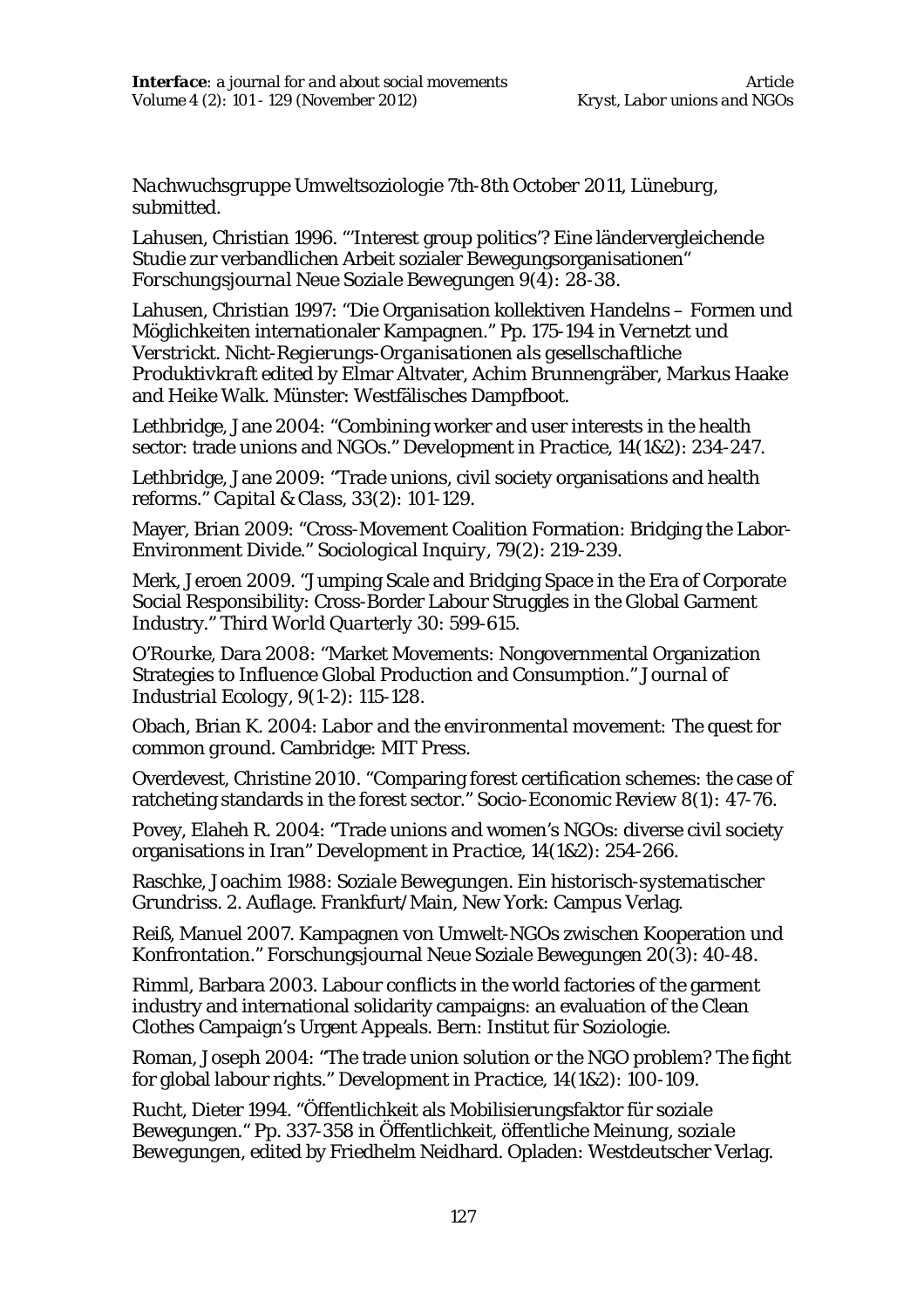Scherrer, Christoph 2002: "Von den NGOs lernen? Wie Gewerkschaften den Prozess der Globalisierung beeinflussen können." Pp. 116-128 in *Global Governance. Gewerkschaften und NGOs – Akteure für Gerechtigkeit und Solidarität*, edited by Christoph Flavin, Brigette Young and Christoph Scherrer. Hamburg: VSA-Verlag.

Sluiter, Liesbeth 2009. *Clean Clothes. A Global Movement to End Sweatshops*. London, New York: Pluto Press.

Spooner, David 2004. "Trade unions and NGOs: the need for cooperation." *Development in Practice, 14(1&2)*: 19-33.

Staggenborg, Suzanne 2010: "Conclusion: Research on Social Movement Coalitions." Pp. 316-329 in *Strategic Alliances. Coalition Building and Social Movements*, edited by Nella Van Dyke and Holly J. McCammon. Minneapolis: University of Minnesota Press.

Stolle, Dietlind and Michele Micheletti 2005. Warum warden Käufer zu politischen Verbrauchern?" Forschungsjournal Neue Soziale Bewegungen 18(4): 41-52.

Streeck, Wolfgang 1996. "Industrielle Beziehungen in einer institutionalisierten Wirtschaft." Pp. 169-202 in *Politik der Globalisierung* 1998, edited by Ulrich Beck. Frankfurt/Main: Suhrkamp.

Vogel, David J. 2008. "Private Global Business Regulation." *Annual Review of Political Science 11(1)*: 261-282.

Walk, Heike and Achim Brunnengräber 2000. *Die Globalisierungswächter. NGOs und ihre transnationalen Netze im Konfliktfeld Klima*. Münster: Westfälisches Dampfboot.

Waterman, Peter 2008. "'Social Movement Unionism' in question: Contribution to a Symposium" *Employee Responsibilities and Rights Journal of Sociology 106*: 303-308.

Weil, David and Carlos Mallo 2007. "Regulation Labour Standards Via Supply Chains: Combining Public/Private Interventions to Improve Workplace Compliance." *British Journal of Industrial Relations 45(4):* 791-814.

Young, Brigitte 2000."Genderregime und Staat in der globalen Netzwerk-Ökonomie." Pp. 388-413 in *Feministische Perspektiven der Politikwissenschaft*, edited by Kathrin Braun, Gesine Fuchs, Christiane Lemke and Katrin Töns. München, Wien: Oldenbourg.